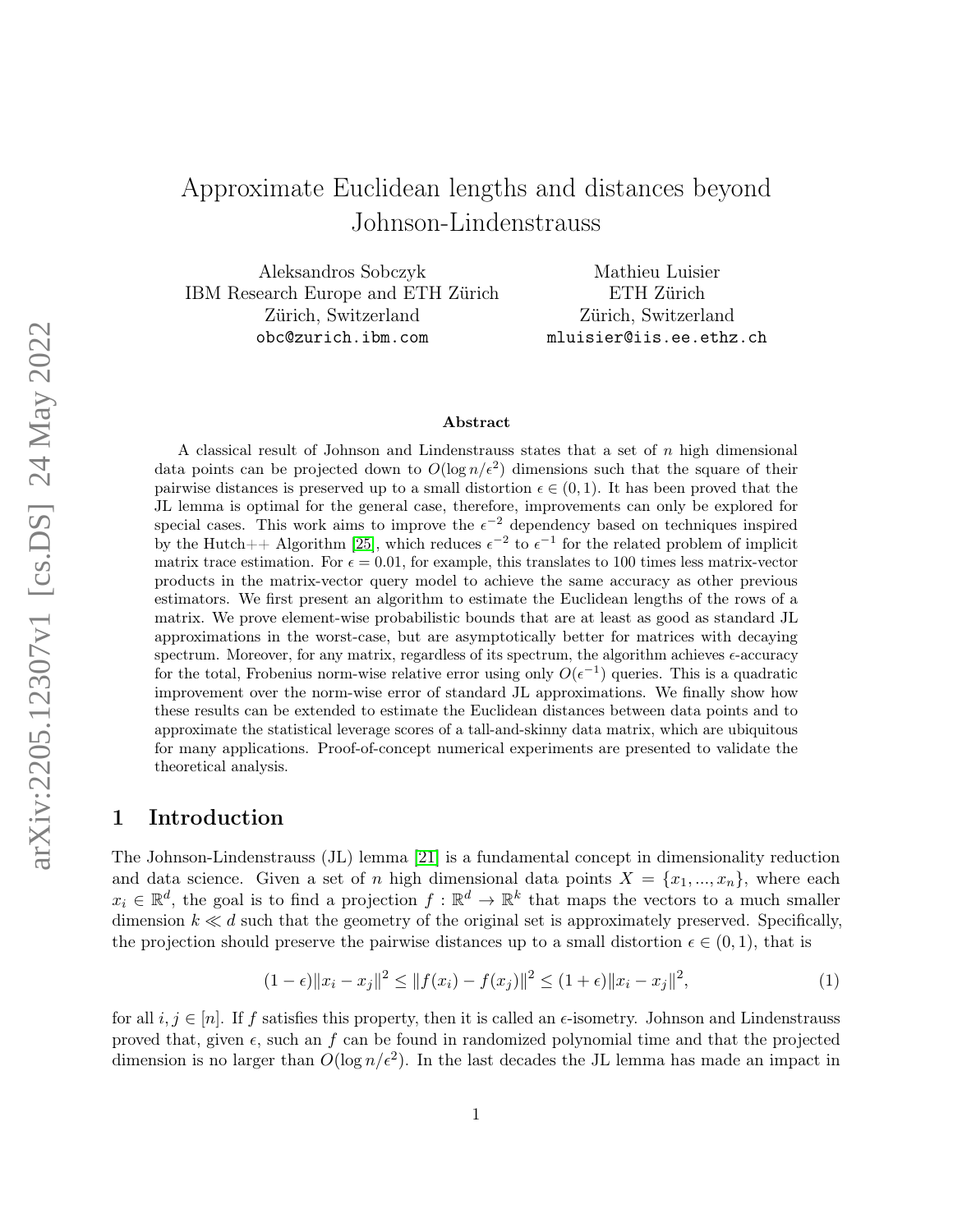many areas, including Graph Algorithms [\[3,](#page-18-0) [32\]](#page-20-2), Machine Learning [\[2,](#page-18-1) [6,](#page-19-0) [16,](#page-19-1) [11\]](#page-19-2), Numerical Linear Algebra [\[30,](#page-20-3) [9,](#page-19-3) [24,](#page-20-4) [34\]](#page-20-5) and Optimization [\[15,](#page-19-4) [28,](#page-20-6) [13\]](#page-19-5).

In this work we study the problem of approximating the Euclidean row norms of an arbitrary matrix  $A \in \mathbb{R}^{n \times d}$  in the so-called matrix-vector query model. In this model, the matrix A might not be explicitly available, but we have access to a linear operator that computes the product  $Ax$ , for an arbitrary vector x. For non-symmetric and rectangular matrices we assume that we can compute both Ax and  $A^{\top}x$ . An example application of this model is the case where we want to compute the Euclidean row norms of a function  $f(A)$ . If it is expensive to compute the true Euclidean row norms of  $f(A)$ , one would seek for a fast approximation. One way to do this, up to a relative error  $\epsilon \in (0, 1/2)$ , is to use the aforementioned JL lemma. We first give some definitions.

**Definition 1** (Johnson-Lindenstrauss transform [\[30\]](#page-20-3)). A random matrix  $S \in \mathbb{R}^{r \times d}$  forms a Johnson-Lindenstrauss transform with parameters  $\epsilon, \delta \in (0, 1/2)$  and positive integer n, or  $(\epsilon, \delta, n)$ -JLT for short, if with probability at least  $1 - \delta$ , for any fixed set  $V \subseteq \mathbb{R}^d$  with n elements it holds that  $(1 - \epsilon) ||v||^2 \le ||Sv||^2 \le (1 + \epsilon) ||v||^2$  for all  $v \in V$ .

It is known that Gaussian matrices can provide JLTs; c.f. [\[21,](#page-20-1) [2\]](#page-18-1).

<span id="page-1-0"></span>**Lemma 1** (Gaussian random projections [\[21,](#page-20-1) [2\]](#page-18-1)). Let  $G \in \mathbb{R}^{r \times d}$  with i.i.d. elements from  $\mathcal{N}(0, 1/\sqrt{r})$ and  $\epsilon \in (0,1/2)$ . For a fixed  $x \in \mathbb{R}^d$  it holds that

$$
\Pr\left[\left|\|x\|^2 - \|Gx\|^2\right| \leq \epsilon \|x\|^2\right] \geq 1 - 2\exp\left(-\frac{r(\epsilon^2 - \epsilon^3)}{4}\right).
$$

For a set  $X \subset \mathbb{R}^d$  of n vectors and for  $\delta \in (0,1/2)$ , as long as  $r \geq \frac{4 \log(2n/\delta)}{\epsilon^2 - \epsilon^3}$  $\frac{\log(2n/0)}{\epsilon^2 - \epsilon^3}$ , then G forms an  $(\epsilon, \delta, n)$ -JLT.

The dimension r of G depends on  $1/\epsilon^2$ , which can quickly become very large if a high accuracy is needed. If r is very large, then it is also very expensive to compute the product  $GA$ . There is therefore no advantage in taking an approximate solution over computing the true solution. Here, we would like to improve this dependency. Note that vector norm estimation indirectly provides the classical Johnson-Lindenstrauss result, since the distance between  $x$  and  $y$  is just the length of  $x - y$ . The concept of Oblivious Subspace Embeddings [\[30\]](#page-20-3) generalizes the JLT definition for an entire subspace. We use the definitions from [\[34\]](#page-20-5).

**Definition 2** (Oblivious Subspace Embedding). Let D be a distribution on  $r \times n$  matrices S, where r is a function of n, d and  $\epsilon, \delta \in (0, 1/2)$ . We call S an  $(\epsilon, \delta)$  Oblivious Subspace Embedding, or  $(\epsilon, \delta)$ -OSE if for any fixed  $n \times d$  matrix A,  $S \sim \mathcal{D}$  is a  $(1 \pm \epsilon)$  l<sub>2</sub>-Subspace Embedding for A with probability at least  $1 - \delta$ , that is, for all  $x \in \mathbb{R}^d$  it holds that

$$
(1 - \epsilon) \|Ax\|^2 \le \|SAx\|^2 \le (1 + \epsilon) \|Ax\|^2.
$$

#### 1.1 Notation

Throughout the paper, unless stated otherwise, the following notation is used. We follow the Householder notation, denoting matrices with capital letters, vectors with small letters, and scalars with Greek letters. All vectors are assumed to be columns.  $[n]$  is the set  $\{1, 2, ..., n\}$ , where  $n \in \mathbb{N}$ .  $I_n$  is the identity matrix of size  $n \times n$  and  $e_i$  the *i*-th column of the standard basis. For a matrix A,  $A_{i,:}$  and  $A_{:,j}$  are the *i*-th row and *j*-th column, respectively, both assumed to be column vectors, and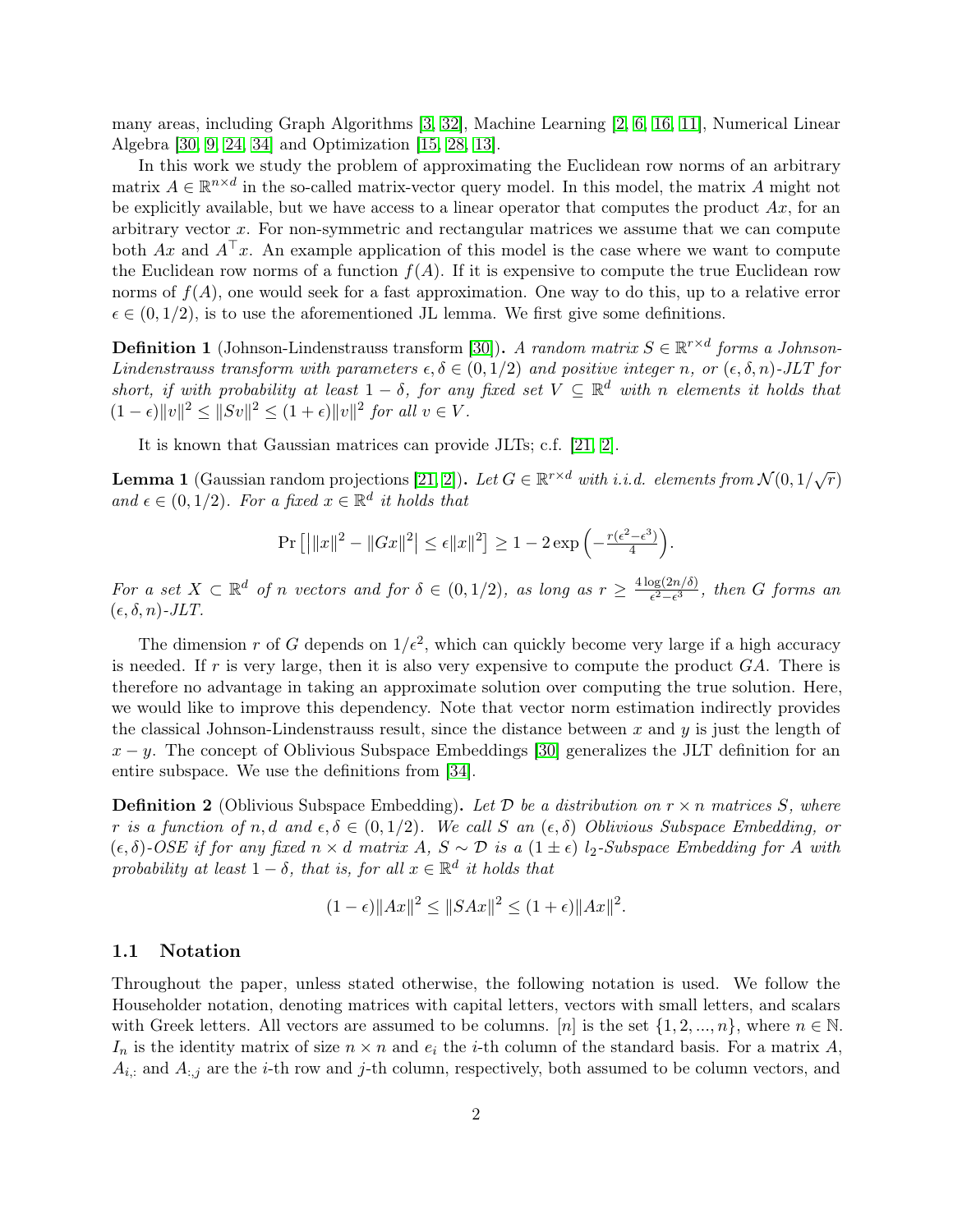$A_{i,j}$  is the element in row i and column j.  $A_k$  denotes the best rank-k approximation of A in the 2-norm. For a vector x,  $||x||_A = \sqrt{x^T A x}$ . The 2-norm is assumed for matrices and vectors when the subscript is omitted.  $A^{\top}$  is the transpose of A and  $A^{\dagger}$  is the pseudoinverse.  $\mathcal{N}(\mu,\sigma)$  is the normal distribution with mean value  $\mu$  and standard deviation  $\sigma$ .  $\sigma_i(A)$  denotes the *i*-th largest singular value of A.  $nnz(x)$  is the number of nonzeros of x, where x can be either a vector or a matrix.  $\tilde{O}(k) := O(k \log^{c}(k))$  for some constant c. We refer to matrices with i.i.d. elements from  $\mathcal{N}(0, 1)$ as Gaussian matrices. In the complexity analysis we denote by  $\omega$  the fast matrix multiplication exponent, where  $2 \leq \omega < 2.37286$  [\[1\]](#page-18-2).

#### 1.2 Related work

A related topic is stochastic matrix trace estimation [\[19,](#page-19-6) [4,](#page-19-7) [25,](#page-20-0) [29,](#page-20-7) [27,](#page-20-8) [20\]](#page-20-9). Intuitively, a set of data points can be seen as the columns of a matrix. In various applications the trace of such a matrix contains useful information like triangle counts in graphs [\[3\]](#page-18-0). Hutchinson [\[19\]](#page-19-6) proposed a randomized algorithm to rapidly approximate the trace of such a matrix, which uses similar ideas to JL: it projects the rows of the matrix onto a low-dimensional subspace so that the trace can be quickly computed. Avron and Toledo showed that the dimension of that subspace needs to be proportional to  $\epsilon^{-2}$  in order to guarantee a worst-case  $\epsilon$ -approximation for the trace [\[4\]](#page-19-7). This condition matches the requirements for the  $\epsilon$ -isometry of JL. The  $\epsilon^{-2}$  overhead can be prohibitive when  $\epsilon$  is small, i.e. in applications where high accuracy is needed. Recently, in their seminal work, Meyer, Musco, Musco, and Woodruff [\[25\]](#page-20-0) proved a remarkable result: their  $Hutch++$  algorithm is the first to obtain  $\epsilon$ -accuracy for stochastic trace estimation while requiring only  $1/\epsilon$  matrix-vector queries. For the related problem of estimating the diagonal elements of a matrix, which was also recently studied in depth [\[18,](#page-19-8) [5\]](#page-19-9), Baston and Nakatsukasa [\[5\]](#page-19-9) achieved  $\epsilon$ -accuracy for the total, norm-wise error of the entire diagonal using  $O(1/\epsilon)$  matrix-vector queries, but not for each individual diagonal element, which should not be possible due to the optimality of the JL lemma [\[23\]](#page-20-10). It is worth noting that the squared row norms of a matrix A can be found in the diagonal of  $A^{\top}A$ , therefore, our work is closely connected the diagonal estimation literature. Our results for the total norm-wise error of our estimators (see e.g. Theorem [3\)](#page-10-0), are tighter than simply using [\[5\]](#page-19-9) on  $A<sup>T</sup>A$ , since we are exploiting the special structure of  $A^{\top}A$ . In a Fine-Grained complexity perspective, estimating row norms can be easily reduced to diagonal estimation, but the opposite reduction is not straightforward, therefore, one can argue that diagonal estimation is harder, which justifies our tighter bounds.

#### 1.3 Contributions

In Algorithm [1,](#page-3-0) we present the main algorithm of this work to approximate the Euclidean row norms of a real matrix A, which is inspired by the Hutch $++$  algorithm [\[25\]](#page-20-0). Following [25], this algorithm is called "Adaptive", since it needs to make two passes over the input matrix A. Here, by  $T_{\text{MM}}(A, m)$ we denote the complexity of computing the product  $AB$  for a matrix  $B$  with  $m$  columns. A brief summary of our main results regarding the approximation bounds of Algorithm [1,](#page-3-0) as well as for Algorithms [2](#page-13-0) and [3](#page-15-0) for Euclidean distance and leverage scores estimation, respectively, can be found in Table [1.](#page-3-1) For the precise, tighter bounds we refer to the corresponding sections.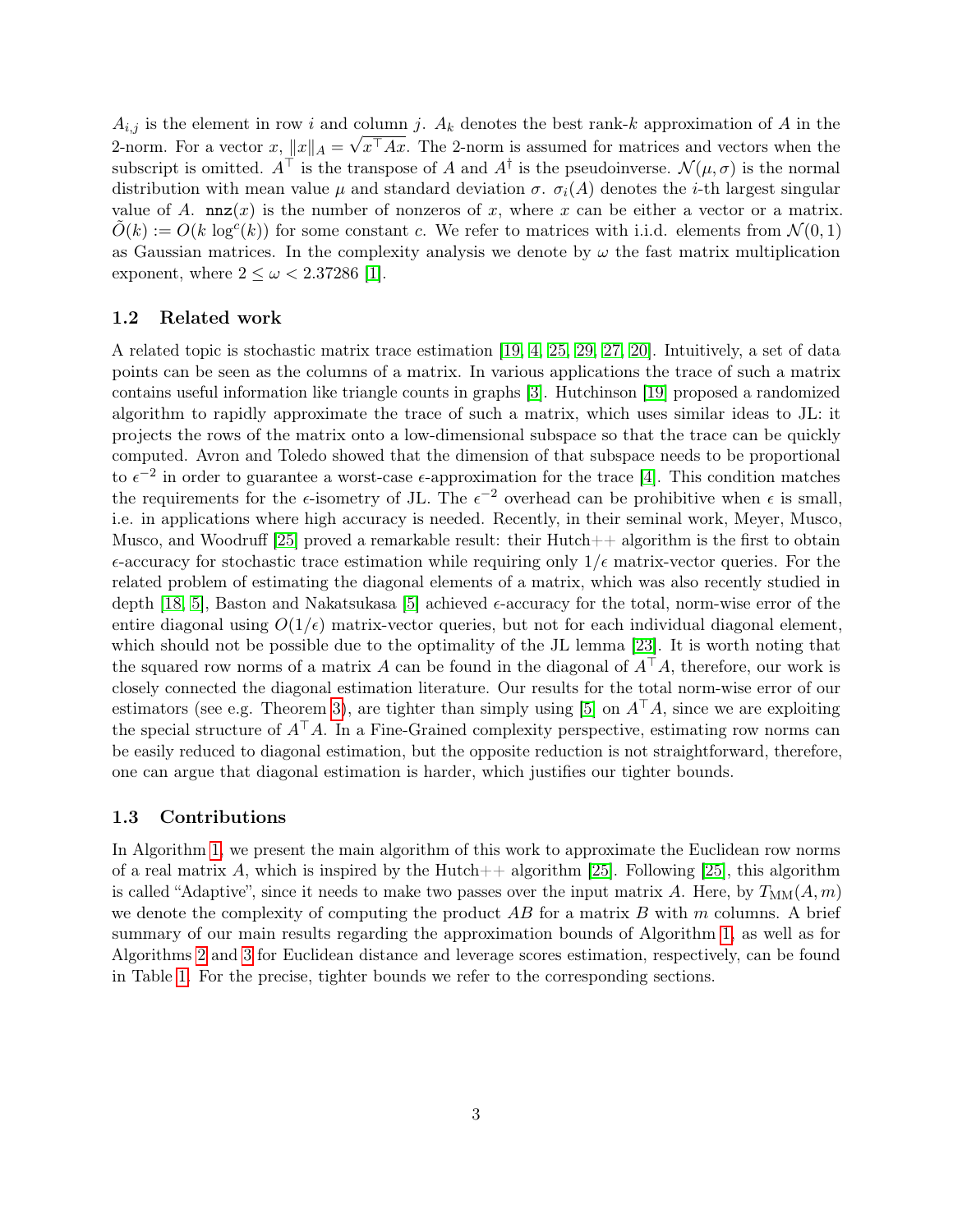<span id="page-3-0"></span>Algorithm 1 Adaptive Euclidean Norm Estimation

**Input:** Matrix  $A \in \mathbb{R}^{n \times d}$ ,  $n \ge d$ , positive integer  $m < d$ . **Output:**  $\text{Alg1}(e_i^\top A) \approx ||e_i^\top A||^2$ .

 $#$  Step 1: Low-rank approximation

- 1: Construct two random matrices  $S, G \in \mathbb{R}^{d \times m}$  with i.i.d. elements from  $\mathcal{N}(0, 1)$ .  $\Rightarrow O(dm)$
- 2: Compute  $B = A^{\top}(AS)$ .  $\triangleright$   $O(T_{\text{MM}}(A,m))$
- 3: Compute an orthonormal basis  $Q \in \mathbb{R}^{d \times m}$  for range(B) (e.g., via QR).  $\triangleright O(dm^2)$  $\triangleright$   $O(dm^2)$  $#$  Step 2: Project and compute row norms
- 4: Compute  $\tilde{A} = AQ$  and  $C = AG$ .  $\triangleright O(T_{\text{MM}}(A, m))$
- 5: Compute  $\tilde{\Delta} = A(I QQ^{\top})G = C \tilde{A}(Q^{\top}G)$ .  $\triangleright$   $O(nm^2)$
- 6: **return**  $\text{Alg1}(e_i^\top A) = ||e_i^\top \tilde{A}||^2 + ||e_i^\top \tilde{A}||^2$ , for all  $i \in [n]$ .  $\triangleright O(nm)$

<span id="page-3-1"></span>Table 1: Bounds for different problems using  $m = O(1/\epsilon^2)$  matrix-vector queries (ignoring logarithmic factors on  $n, \delta$ ), for  $\epsilon \in (0, 1/2)$ . Here  $m > k$ ,  $\overline{A}_k = A - A_k$  and  $\overline{M}_k = M - M_k$ , where  $M = BA$ and the rows of B define the pairwise distance vectors, and  $\theta_i$  are the leverage scores of A.

|                 | Element-wise                                                                                                                                |                     | Frobenius norm-wise |                      |                |
|-----------------|---------------------------------------------------------------------------------------------------------------------------------------------|---------------------|---------------------|----------------------|----------------|
|                 | This work                                                                                                                                   | JL                  | This work           | JL.                  | ref.           |
|                 | Row norms $\epsilon \ e_i^{\dagger} A\  \ e_i^{\dagger} A_k\ $ $\epsilon \ e_i^{\dagger} A\ ^2$ $\epsilon^2 \ A\ _F^2$ $\epsilon \ A\ _F^2$ |                     |                     |                      | Thms. $2 \& 3$ |
|                 | Distances $\epsilon \ e_i^{\top}M\  \ e_i^{\top}\bar{M}_k\  \quad \epsilon \ e_i^{\top}M\ ^2 \quad \epsilon^2 \ M\ _F^2$                    |                     |                     | $\epsilon \ M\ _F^2$ | Thm. 4         |
| Leverage scores | $\epsilon \theta_i$                                                                                                                         | $\epsilon \theta_i$ | $\epsilon^2 d$      | $\epsilon d$         | Thm. $5$       |

### 1.4 Outline

In Section [2](#page-3-2) we mention preliminary definitions and results that we use in the analysis. The analysis of Algorithm [1](#page-3-0) is given in Section [3.](#page-6-0) In Sections [4](#page-13-2) and [5](#page-14-0) we show two important applications of the main results, namely for the estimation of the pairwise Euclidean distances between a set of data points and for the estimation of the statistical leverage scores of a tall-and-skinny data matrix. In Section [6](#page-16-0) we present indicative experiments to validate the theoretical analysis, before finally giving concluding remarks and future directions in Section [7.](#page-18-3)

## <span id="page-3-2"></span>2 Preliminaries

In this section we state some elementary results that we will use for our main proofs.

### 2.1 Johnson-Lindenstrauss and subspace embeddings

A useful definition for our proofs is the JL moment property, which bounds the moments of the length of Sx.

<span id="page-3-3"></span>**Definition 3** (JL moment property, [\[22\]](#page-20-11)). A distribution D on matrices  $S \in \mathbb{R}^{k \times d}$  has the  $(\epsilon, \delta, l)$ -JL moment property if given  $S \sim \mathcal{D}$ , for all  $x \in \mathbb{R}^d$  with  $||x||_2 = 1$  it holds that  $\mathbb{E} \left[ |||Sx||^2 - 1 \right]$  $\left[ \iota \right] \leq \epsilon^l \delta.$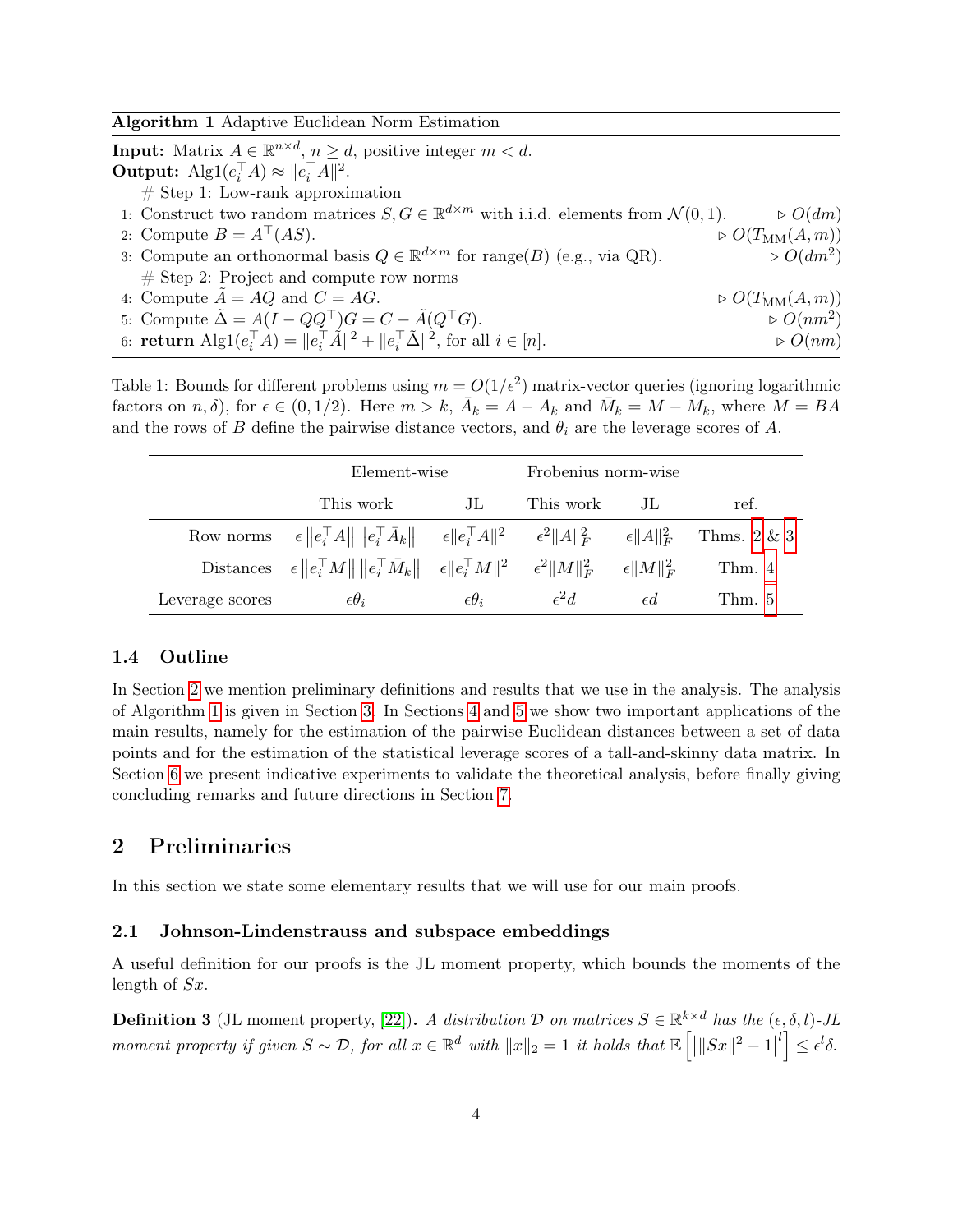We mention a corollary from [\[30\]](#page-20-3) which states that JLTs also preserve pairwise angles, which is an important by-product that we will use in our proofs.

<span id="page-4-2"></span>**Corollary 1** ([\[30\]](#page-20-3)). If S is an  $(\epsilon, \delta, n)$ -JLT, then for any fixed n-element set  $V \subset \mathbb{R}^d$ , with probability at least  $1 - \delta$  it holds that  $\langle u, v \rangle - \epsilon ||u|| ||v|| \le \langle S u, S v \rangle \le \langle u, v \rangle + \epsilon ||u|| ||v||$ , for all pairs  $u, v \in V$ .

The next Lemma is part of the proof of [\[34,](#page-20-5) Lemma 4.2], which we state here as a separate result to save some space from the longer proofs that follow later.

<span id="page-4-1"></span>**Lemma 2.** Let S be a  $(\epsilon, \delta)$ -OSE for a  $d \times k$  matrix  $U_k$  with orthonormal columns,  $k < d$ . Then there exists a  $k \times k$  invertible matrix C such that  $(SU_k)^{\dagger} = C^{-1}(SU_k)^{\top}$  and  $||C^{-1}|| \leq \frac{1}{1-\epsilon}$  with probability at least  $1 - \delta$ .

Proof. This is part of the proof of [\[34,](#page-20-5) Lemma 4.2].

We also repeat here Lemma 4.2 from [\[34\]](#page-20-5) regarding low-rank approximations as it will be used in upcoming proofs.

<span id="page-4-3"></span>**Lemma 3** (Restatement Lemma 4.2 in [\[34\]](#page-20-5)). Let S be an  $(1/3, \delta)$ -OSE for a fixed k-dimensional subspace and let S also satisfy the  $(\sqrt{\epsilon/k}, \delta, l)$ -JL moment property for some  $l \geq 2$ . Then the rowspace of SA, for some A, contains a  $(1 + \epsilon)$  rank-k approximation to A, that is, there exists a k-dimensional subspace M within rowspace(SA) with an orthogonal projector matrix  $\Pi_k$  such that

$$
||A(I - \Pi_k)||_F^2 \le (1 + O(\epsilon)) ||A - A_k||_F^2.
$$

#### 2.2 Properties of Gaussian matrices

In this section we specialize the definitions to the case of Gaussian matrices. In our analysis we will use the following restatement of JLTs, addressing the error as a function of the rows of G.

<span id="page-4-0"></span>**Corollary 2.** Let  $G \in \mathbb{R}^{r \times d}$  with i.i.d. elements from  $\mathcal{N}(0, 1/\sqrt{r})$  and  $\epsilon \in (0, 1/2)$ . For a set  $X \subset \mathbb{R}^d$  of n vectors and for  $\delta \in (0, 1/2)$ , as long as  $r > 32 \log(2n/\delta)$ , then with probability at least  $1 - \delta$  for all  $x \in X$  it holds that

$$
|||x||^2 - ||Gx||^2| \le \sqrt{\frac{8\log(2n/\delta)}{r}} ||x||^2.
$$

Proof. From Lemma [1](#page-1-0) we have that

$$
\Pr\left[\left|\|x\|^2 - \|Gx\|^2\right| > \epsilon \|x\|^2\right] \le 2\exp\left(-\frac{r(\epsilon^2 - \epsilon^3)}{4}\right).
$$

From  $\epsilon \in (0, 1/2)$  it follows that

$$
\exp\left(-\frac{r(\epsilon^2 - \epsilon^3)}{4}\right) = \exp\left(-\frac{r\epsilon^2(1-\epsilon)}{4}\right) \le \exp\left(-\frac{r\epsilon^2}{8}\right)
$$

As long as  $r > 32 \log(2n/\delta)$ , we can set  $\epsilon = \sqrt{\frac{8 \log(2n/\delta)}{r}}$  $\frac{2n}{r}$  and then replace  $\epsilon$  in the exponent to obtain

$$
\exp\left(-\frac{r(\epsilon^2)}{8}\right) = \exp(-\log(2n/\delta)) = \delta/(2n).
$$

 $\Box$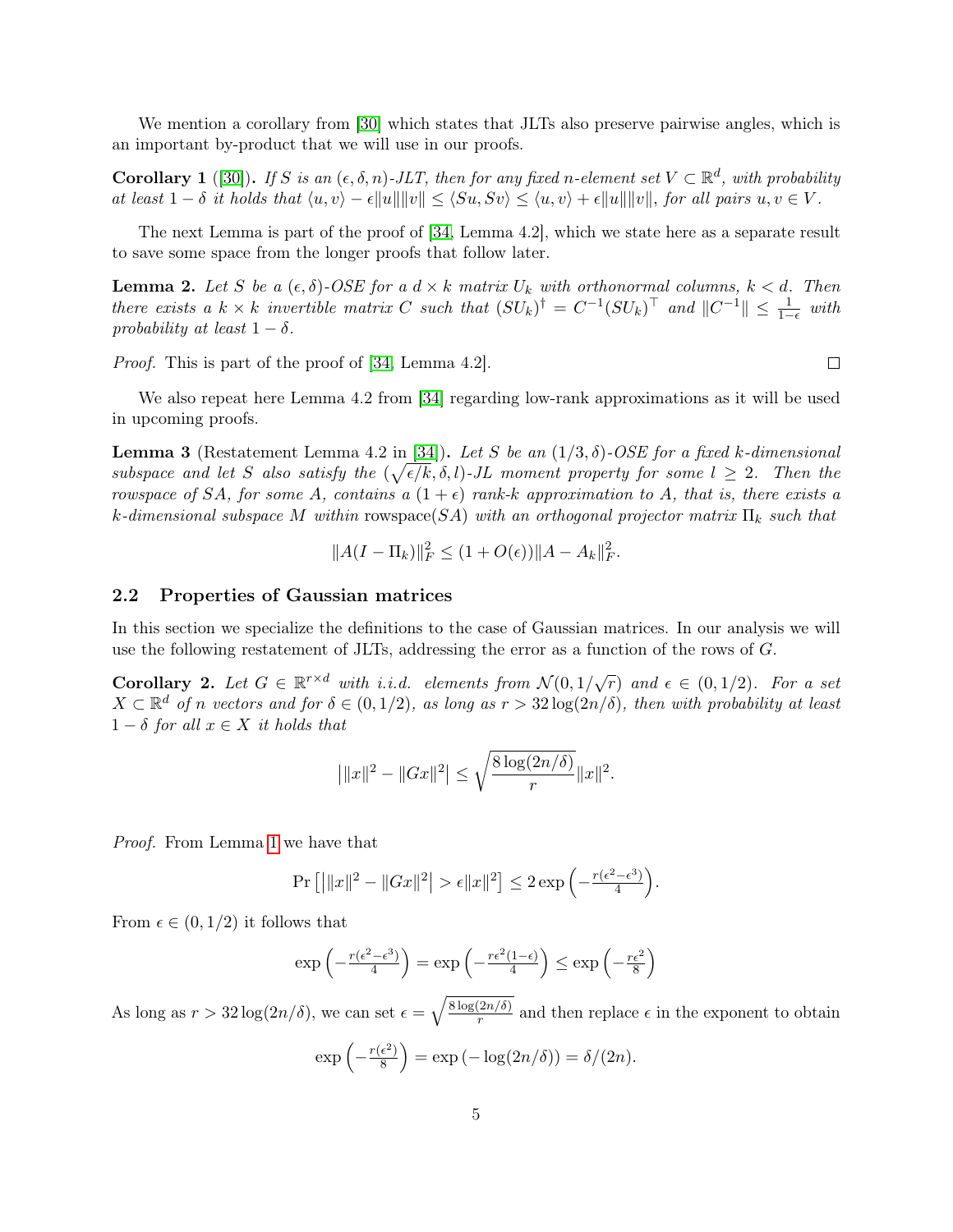Applying a union bound we find that, as long as  $r > 32 \log(2n/\delta)$ , for all  $x \in X$  simultaneously, it holds that

$$
|||x||^2 - ||Gx||^2| \le \sqrt{\frac{8\log(2n/\delta)}{r}} ||x||^2
$$

with probability at least  $1 - \delta$ .

Next, we also state the required dimension for a scaled Gaussian matrix to satisfy the  $(\epsilon, \delta, 2)$ -JL moment property and the  $(\epsilon, \delta)$ -OSE property.

**Lemma 4.** Let G be a  $r \times d$  matrix with i.i.d elements from  $\mathcal{N}(0,1/\sqrt{r})$ , and  $\epsilon, \delta \in (0,1/2)$ . If  $r \geq 2/(\epsilon^2 \delta)$ , then G satisfies the  $(\epsilon, \delta, 2)$ -JL moment property.

*Proof.* From Definition [3,](#page-3-3) it must be shown that  $\mathbb{E}(\|Gx\|_2^2 - 1)^2 = \mathbb{E} \|Gx\|_2^4 - 2\mathbb{E} \|Gx\|_2^2 + 1 \le \epsilon^2 \delta$ . From the rotation invariance property of the Gaussian distribution,  $Gx$  can be replaced with a vector  $g \in \mathbb{R}^r$  with i.i.d elements from  $\mathcal{N}(0, 1/\sqrt{r})$ . We then calculate

$$
\mathbb{E}||g||_2^2 = \mathbb{E}\sum_{i=1}^r |g_i|^2 = \sum_{i=1}^r \mathbb{E}|g_i|^2 = \sum_{i=1}^r \frac{1}{r} = 1,
$$

as well as

$$
\mathbb{E}||g||_2^4 = \mathbb{E}(\sum_{i=1}^r |g_i|^2)^2 = \mathbb{E}(\sum_{i=1}^r |g_i|^4) + \mathbb{E}\sum_{i=1}^r \sum_{j\neq i} |g_i|^2 |g_j|^2
$$
  
= 
$$
\sum_{i=1}^r \mathbb{E}(|g_i|^4) + \sum_{i=1}^r \sum_{j\neq i} \mathbb{E}|g_i|^2 |g_j|^2
$$
  
= 
$$
\sum_{i=1}^r 3/r^2 + \sum_{i=1}^r \sum_{j\neq i} 1/r^2
$$
  
= 
$$
3/r + (r - 1)/r = (r + 2)/r.
$$

Putting everything together we obtain

$$
(r+2)/r - 2 + 1 \le \epsilon^2 \delta \Leftrightarrow r \ge 2/(\epsilon^2 \delta).
$$

The next theorem from [\[34\]](#page-20-5) states the required dimension for a Gaussian matrix to provide an  $(\epsilon, \delta)$ -OSE for a fixed k-dimensional subspace.

**Theorem 1** (Thm. 2.3 in [\[34\]](#page-20-5)). Let  $G \in \mathbb{R}^{r \times d}$  with i.i.d elements from  $\mathcal{N}(0, \frac{1}{\sqrt{d}})$  $(\frac{1}{r}),$  and  $\epsilon, \delta \in (0, 1/2)$ . If  $r = \Theta\left(\frac{k + \log(1/\delta)}{\epsilon^2}\right)$  $\left(\frac{\log(1/\delta)}{\epsilon^2}\right)$ , then G is an  $(\epsilon, \delta)$ -OSE for any fixed k-dimensional subspace.

 $\Box$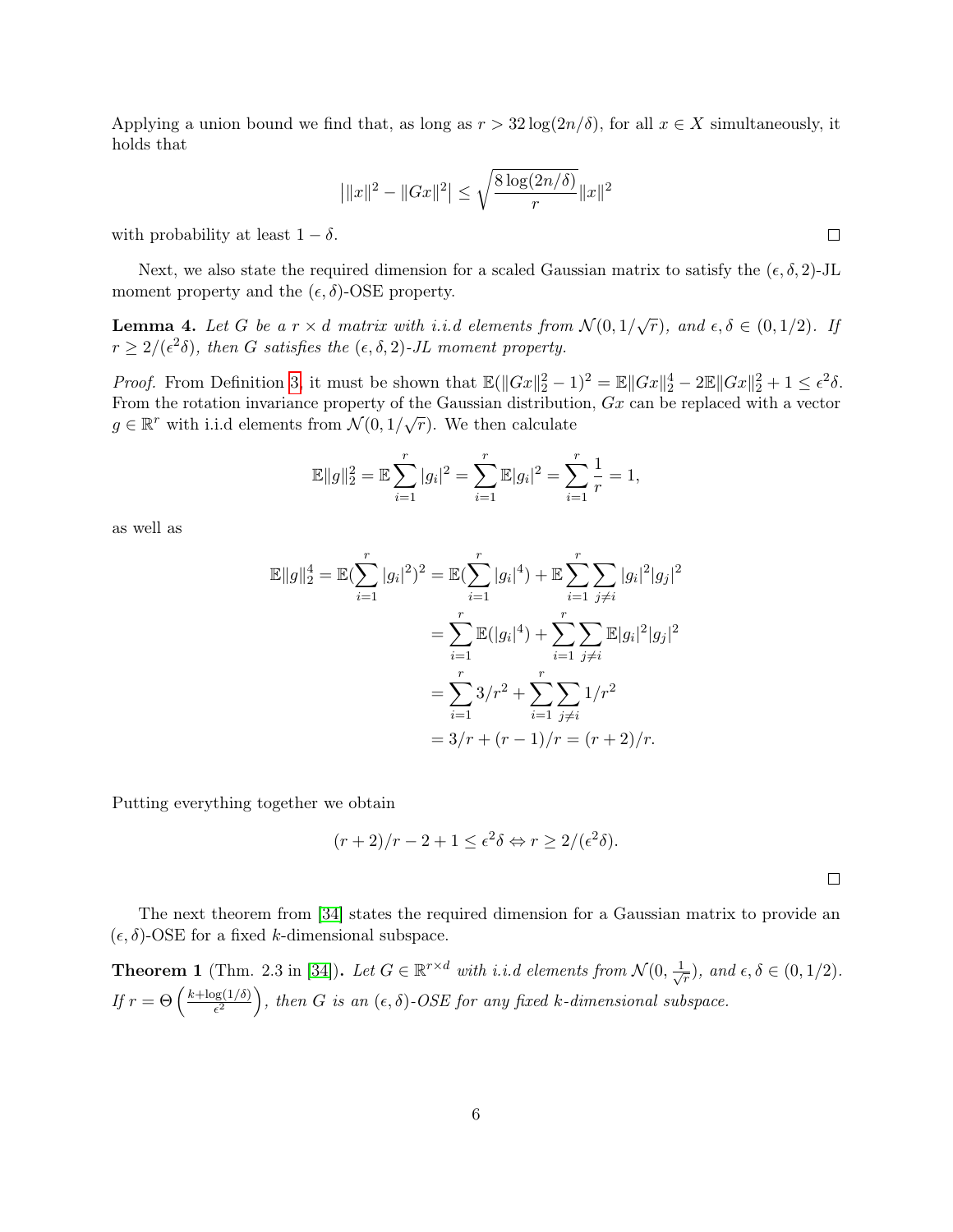#### 2.3 Basic inequalities

The next lemma gives a bound on powers of logarithms which we will use to simplify the terms in several proofs.

<span id="page-6-4"></span>**Lemma 5.** Let  $n \geq 1$  be an integer, and  $\delta \in (0, 1/2)$ . Then for any constant  $c \geq 2$  it holds that

$$
\log(c(n/\delta)) \le (1 + \log_2 c) \log(n/\delta).
$$

*Proof.*  $\log(c_{\overline{\lambda}}^n)$  $\frac{n}{\delta}) = \log(2^{\log_2 c} (\frac{n}{\delta}))$  $\frac{n}{\delta})$ )  $\leq \log((\frac{1}{\delta})^{\log_2 c} (\frac{n}{\delta}))$  $\left(\frac{n}{\delta}\right)$ ) =  $\log\left(\frac{n}{\delta^{1+\log_2 c}}\right) \leq \log\left(\left(\frac{n}{\delta}\right)^{1+\log_2 c}\right)$ .  $\Box$ 

# <span id="page-6-0"></span>3 Analysis of Algorithm [1](#page-3-0)

In this section we provide the analysis of Algorithm [1.](#page-3-0) We state the following general result for the element-wise bounds of Algorithm [1.](#page-3-0)

<span id="page-6-2"></span>**Lemma 6.** Let  $A \in \mathbb{R}^{n \times d}$ . If we use Algorithm [1](#page-3-0) with m matrix-vector queries to estimate the Euclidean lengths of the rows  $e_i^{\top} A$ ,  $i \in [n]$ , then as long as  $m \geq l \geq 32 \log(4n/\delta)$  it holds that

$$
\left| Alg1(e_i^\top A) - \|e_i^\top A\|^2 \right| \le \sqrt{\frac{8\log(\frac{2n}{\delta})}{l}} \|e_i^\top A (I - QQ^\top)\|^2, \text{ for all } i \in [n],
$$

with probability at least  $1 - \delta$  for all  $i \in [n]$  simultaneously.

Proof. We start by noting that

$$
\begin{aligned}\n\left|\text{Alg1}(e_i^{\top}A) - \|e_i^{\top}A\|^2\right| &= \left|\|e_i^{\top}AQ\|^2 + \|e_i^{\top}A(I - QQ^{\top})G\|^2 - \|e_i^{\top}A\|^2\right| \\
&= \left|\|e_i^{\top}AQ\|^2 + \|e_i^{\top}A(I - QQ^{\top})G\|^2 - \|e_i^{\top}AQQ^{\top}\|^2 - \|e_i^{\top}A(I - QQ^{\top})\|^2\right| \\
&= \left|\|e_i^{\top}A(I - QQ^{\top})G\|^2 - \|e_i^{\top}A(I - QQ^{\top})\|^2\right|.\n\end{aligned}
$$

Since G is a scaled Gaussian matrix with  $l$  columns, we can use Corollary [2,](#page-4-0) which implies that as long as  $l \geq 32 \log(4n/\delta)$  it holds that

$$
\left| \|e_i^{\top} A (I - Q Q^{\top}) G\|^2 - \|e_i^{\top} A (I - Q Q^{\top})\|^2 \right| \le \sqrt{\frac{8 \log(\frac{2n}{\delta})}{l}} \|e_i^{\top} A (I - Q Q^{\top})\|^2,\tag{2}
$$

<span id="page-6-3"></span> $\Box$ 

with probability at least  $1 - \delta$  for all  $i \in [n]$ .

Evidently, this result implies that if we can determine a suitable bound for  $||e_i^{\top}A(I - QQ^{\top})||^2$ then we automatically get a proper bound for the element-wise approximations of Algorithm [1.](#page-3-0) If A has a fast decaying spectrum and Q captures the dominant eigenspace of A we can expect that our approximations are very accurate, even for small l. For the general case, however, the following Lemma [7](#page-6-1) as well as the optimality of the JL lemma [\[23\]](#page-20-10) already hint that this is not possible (see also Section [3.4,](#page-12-0) Limitations of low-rank projections).

<span id="page-6-1"></span>**Lemma 7.** 
$$
||e_i^\top (A - A_k)||_2^2 \leq \sigma_{k+1}^2(A) \leq \frac{||A_k||_F^2}{k}.
$$

*Proof.* Clearly,  $||e_i^{\top}(A - A_k)||_2^2 \leq \max_{||x|| = 1} ||x^{\top}(A - A_k)||_2^2 = \sigma_{k+1}^2(A)$ . For the second part we have  $\frac{1}{k}\sum_{i=1}^k \sigma_i^2(A) = \frac{\|A_k\|_F^2}{k}.$ that  $\sigma_{k+1}^2(A) \leq \frac{1}{k}$  $\Box$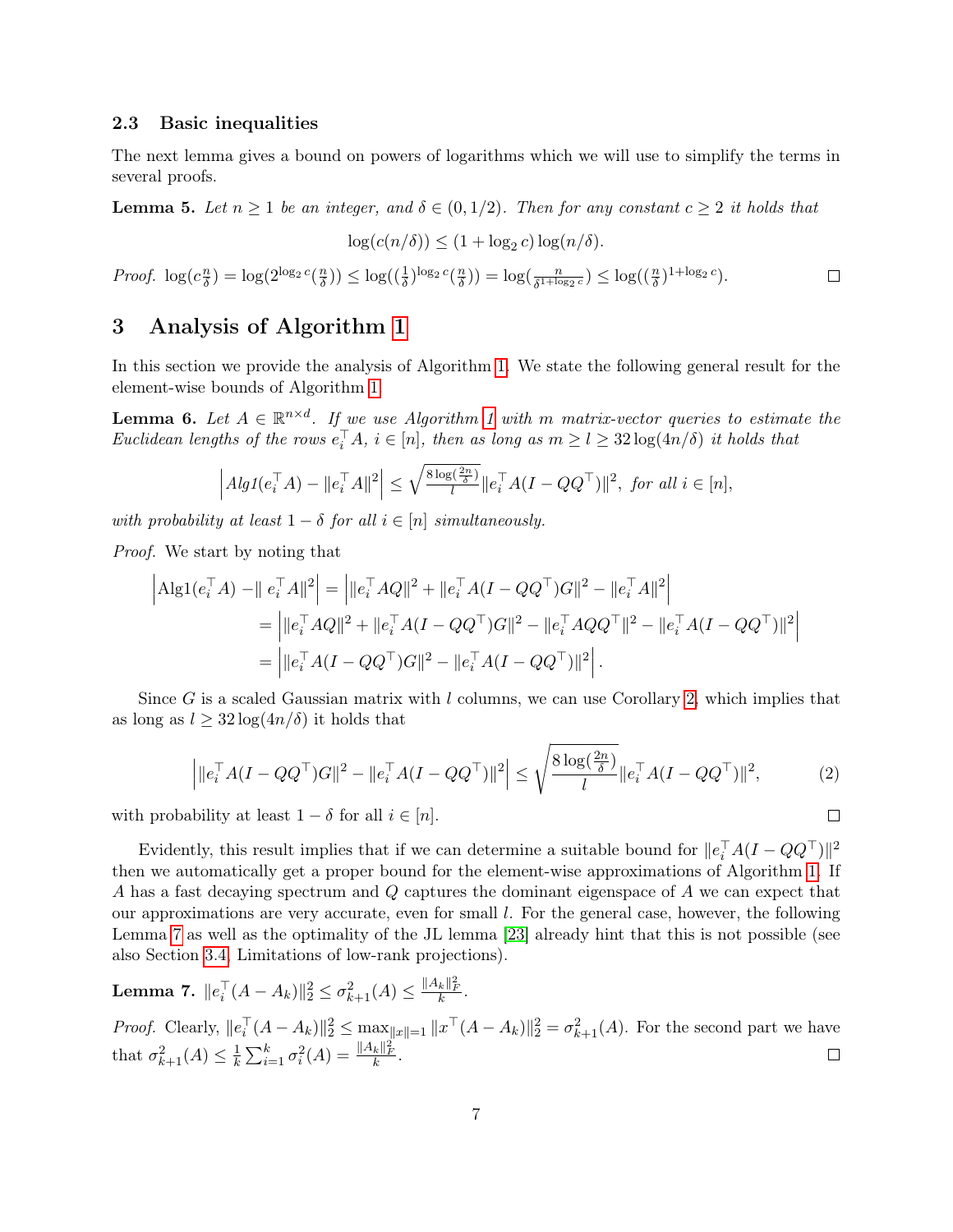#### 3.1 Projecting rows on randomly chosen subspaces

To proceed further with the analysis, we show some length-preserving properties of the orthogonal projector  $QQ^{\top}$ , which is an orthogonal projector on a random subspace as obtained in Algorithm [1.](#page-3-0) We state the following main lemma regarding projections on randomly chosen low-rank subspaces.

<span id="page-7-0"></span>**Lemma 8** (Oblique projection from rowspace(A) on rowspace( $SA^{\top}A$ )). Let  $A \in \mathbb{R}^{n \times d}$ ,  $\epsilon, \delta, \epsilon', \delta' \in$  $(0, 1/2)$  be input parameters, and S have the following properties:

- $S \sim \mathcal{D}$ , where  $\mathcal{D}$  is an  $(\epsilon, \delta)$ -OSE for any fixed k-dimensional subspace;
- *S* is an  $(\epsilon', \delta', 2n)$ -JLT.

Then there exists a rank-k projection matrix  $\Pi_k$  within rowspace( $SA^{\top}A$ ) such that for all  $i \in [n]$ simultaneously, it holds that

$$
||e_i^{\top} A (I - \Pi_k)||^2 \le ||e_i^{\top} (A - A_k)||^2 + \frac{\epsilon'}{1 - \epsilon} \frac{\sigma_{k+1}^2(A)}{\sigma_k^2(A)} ||e_i^{\top} A_k|| ||e_i^{\top} (A - A_k)||,
$$

with probability at least  $1 - \delta - \delta'$ .

*Proof.* Let  $A_k = U_k \Sigma_k V_k^{\top}$  be the compact SVD of  $A_k$ . The existence of  $\Pi_k$  is proved by construction, that is, we consider the matrix  $\Pi_k = V_k (SV_k \Sigma_k^2)^{\dagger} SA^{\top} A$ . Clearly, this  $\Pi_k$  is a rank-k matrix within rowspace( $SA^{\dagger}A$ ). It is also straightforward to verify that it is a projector matrix, since

$$
\Pi_k^2 = V_k (SV_k \Sigma_k^2)^\dagger S \overbrace{A^\top A V_k}^{=V_k \Sigma_k^2} (SV_k \Sigma_k^2)^\dagger S A^\top A
$$
\n
$$
= V_k \overbrace{(SV_k \Sigma_k^2)^\dagger SV_k \Sigma_k^2}^{=I_{k \times k}} (SV_k \Sigma_k^2)^\dagger S A^\top A
$$
\n
$$
= V_k (SV_k \Sigma_k^2)^\dagger S A^\top A
$$
\n
$$
= \Pi_k.
$$

Clearly,  $I - \Pi_k$  is also a projector since  $(I - \Pi_k)^2 = I - 2\Pi_k + \Pi_k^2 = I - 2\Pi_k + \Pi_k = I - \Pi_k$ . We can then prove the lemma by starting from the left-hand-side of the target inequality. We write

$$
||e_i^{\top} A (I - \Pi_k)||^2 = \text{tr}(e_i^{\top} A (I - \Pi_k)(I - \Pi_k) A^{\top} e_i)
$$
  
\n
$$
= \text{tr}(e_i^{\top} A (I - \Pi_k) A^{\top} e_i)
$$
  
\n
$$
= \text{tr}(e_i^{\top} A A^{\top} e_i) - \text{tr}(e_i^{\top} A \Pi_k A^{\top} e_i) \quad \text{(by linearity of the trace)}
$$
  
\n
$$
= \text{tr}(A^{\top} e_i e_i^{\top} A) - \text{tr}(A^{\top} e_i e_i^{\top} A \Pi_k) \quad \text{(by the trace cyclic property)}
$$
  
\n
$$
= \text{tr}(A^{\top} e_i e_i^{\top} A) - \text{tr}(A^{\top} e_i e_i^{\top} A V_k (S V_k \Sigma_k^2)^{\dagger} S A^{\top} A)
$$
  
\n
$$
= \text{tr}(A^{\top} e_i e_i^{\top} A) - \text{tr}(A^{\top} e_i e_i^{\top} A V_k (S V_k \Sigma_k^2)^{\dagger} S (\overline{V_k \Sigma_k^2 V_k^{\top}} + \overline{V_k} \overline{\Sigma_k^2 V_k^{\top}})
$$
  
\n
$$
= \text{tr}(A^{\top} e_i e_i^{\top} A) - \text{tr}(A^{\top} e_i e_i^{\top} A V_k \overline{S V_k \Sigma_k^2})^{\dagger} S V_k \Sigma_k^2 V_k^{\top}
$$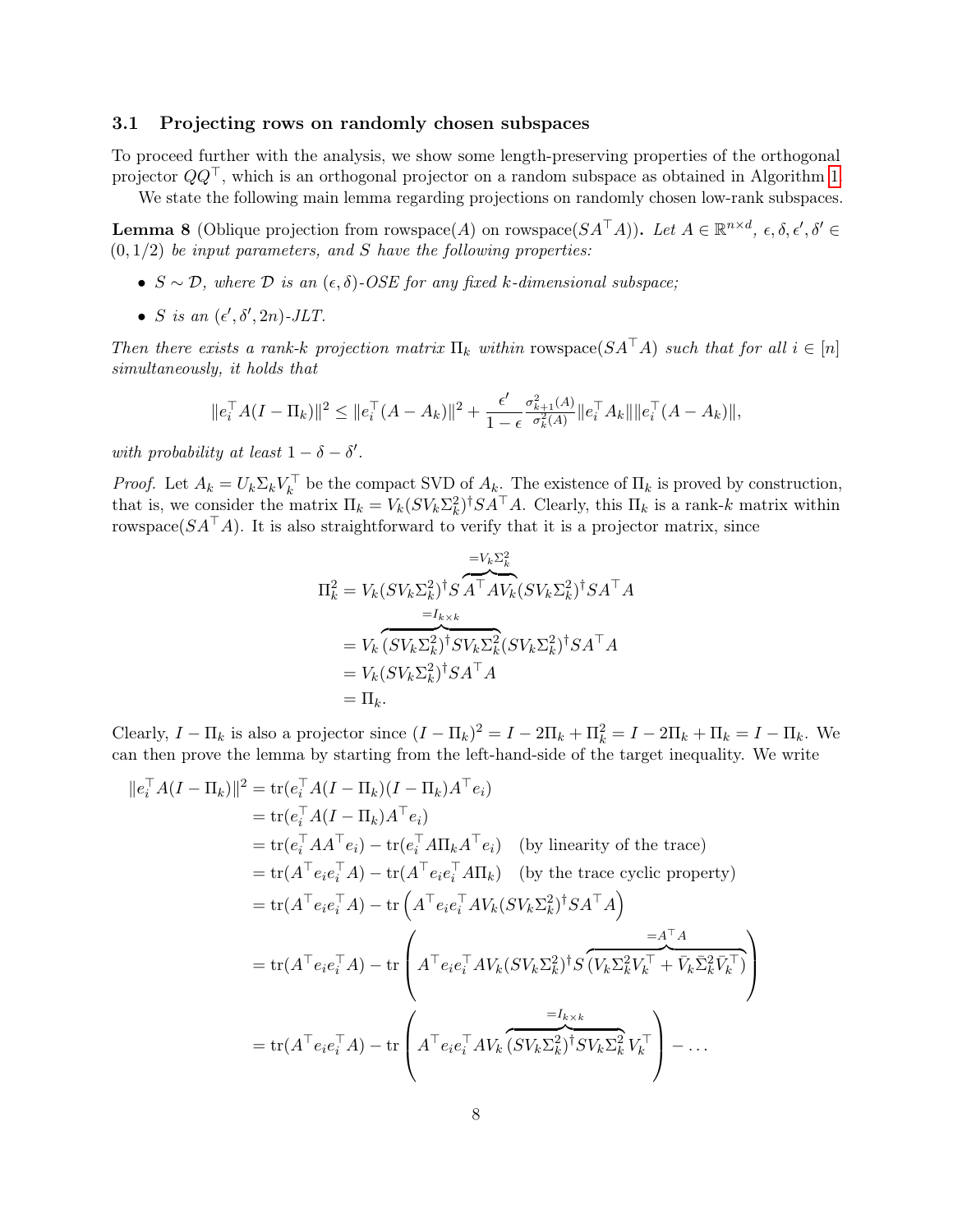$$
\begin{split}\n&\dots - \text{tr}\left(A^{\top}e_{i}e_{i}^{\top}A V_{k}(SV_{k}\Sigma_{k}^{2})^{\dagger}S\bar{V}_{k}\bar{\Sigma}_{k}^{2}\bar{V}_{k}^{\top}\right) \\
&= \text{tr}(A^{\top}e_{i}e_{i}^{\top}A) - \text{tr}(A^{\top}e_{i}e_{i}^{\top}AV_{k}V_{k}^{\top}) - \text{tr}\left(A^{\top}e_{i}e_{i}^{\top}AV_{k}(SV_{k}\Sigma_{k}^{2})^{\dagger}S\bar{V}_{k}\bar{\Sigma}_{k}^{2}\bar{V}_{k}^{\top}\right) \\
&= \text{tr}\left(A^{\top}e_{i}e_{i}^{\top}A(I-V_{k}V_{k}^{\top})\right) - \text{tr}\left(A^{\top}e_{i}e_{i}^{\top}AV_{k}(SV_{k}\Sigma_{k}^{2})^{\dagger}S\bar{V}_{k}\bar{\Sigma}_{k}^{2}\bar{V}_{k}^{\top}\right) \\
&= \|e_{i}^{\top}(A-A_{k})\|^{2} - \text{tr}\left(A^{\top}e_{i}e_{i}^{\top}AV_{k}(SV_{k}\Sigma_{k}^{2})^{\dagger}S\bar{V}_{k}\bar{\Sigma}_{k}^{2}\bar{V}_{k}^{\top}\right) \\
&= \|e_{i}^{\top}(A-A_{k})\|^{2} - e_{i}^{\top}AV_{k}(SV_{k}\Sigma_{k}^{2})^{\dagger}S\bar{V}_{k}\bar{\Sigma}_{k}^{2}\bar{V}_{k}^{\top}A^{\top}e_{i} \quad \text{(by the cyclic property)} \\
&\leq \|e_{i}^{\top}(A-A_{k})\|^{2} + \left|e_{i}^{\top}AV_{k}(SV_{k}\Sigma_{k}^{2})^{\dagger}S\bar{V}_{k}\bar{\Sigma}_{k}^{2}\bar{V}_{k}^{\top}A^{\top}e_{i}\right| \\
&\leq \|e_{i}^{\top}(A-A_{k})\|^{2} + \left|e_{i}^{\top}AV_{k}\Sigma_{k}^{-2}(SV_{k})^{\dagger}S\bar{V}_{k}\bar{\Sigma}_{k}^{2}\bar{V}_{k}^{\top}A^{\top}e_{i}\right| \\
&= \|e_{i}^{\top}(A-A_{k})\|^{2} + \left|e_{i}^{\top}AV_{k}\Sigma_{k
$$

where the last equality comes from Lemma [2.](#page-4-1) To conclude the proof, it suffices to determine a bound for the rightmost term. To do this, notice that  $|e_i^\top A V_k \Sigma_k^2 C^{-1} V_k^\top S^\top S \bar{V}_k \bar{\Sigma}_k^2 \bar{V}_k^\top A^\top e_i|$  is the absolute value of the inner product  $\langle S(V_kC^{-1}V_k^{\top}A^{\top})e_i, S(\bar{V}_k\bar{V}_k^{\top}A^{\top})e_i \rangle$ , which can be written in a simplified form as  $\langle Sx_k, S\bar{x}_k\rangle$ . Therefore, we must bound the inner products between vectors from a specific set. We consider the following set of vectors:

$$
V = \left\{ e_i^{\top} A V_k \Sigma_k^2 C^{-1} V_k^{\top} | i \in [n] \right\} \bigcup \left\{ e_i^{\top} A \bar{V}_k \bar{\Sigma}_k^2 \bar{V}_k^{\top} | i \in [n] \right\}.
$$

Clearly,  $|V| = 2n$ . Recall that by assumption S is an  $(\epsilon', \delta', 2n)$ -JLT. Therefore, by Corollary [1,](#page-4-2) S preserves all inner products between all pairs of vectors in V with probability at least  $1 - \delta'$ . We have

$$
\begin{split} \left| e_i^{\top} A V_k \Sigma_k^{-2} C^{-1} V_k^{\top} S^{\top} S \bar{V}_k \bar{\Sigma}_k^2 \bar{V}_k^{\top} A^{\top} e_i \right| &\leq e_i^{\top} A V_k \Sigma_k^{-2} C^{-1} \underbrace{\widetilde{V}_k^{\top} \bar{V}_k}_{\cdot} \bar{\Sigma}_k^2 \bar{V}_k^{\top} A^{\top} e_i + \dots \\ &\qquad \qquad \dots \quad + \epsilon' \| e_i^{\top} A V_k \Sigma_k^{-2} C^{-1} V_k^{\top} \| \| \bar{V}_k \bar{\Sigma}_k^2 \bar{V}_k^{\top} A^{\top} e_i \| \\ &\leq \epsilon' \| e_i^{\top} A V_k \Sigma_k^2 C^{-1} V_k^{\top} \| \| \bar{V}_k \bar{\Sigma}_k^2 \bar{V}_k^{\top} A^{\top} e_i \| \\ &\leq \epsilon' \| e_i^{\top} A V_k \| \| \Sigma_k^{-2} \| \| C^{-1} \| \| \bar{\Sigma}_k^2 \| \| e_i^{\top} (A - A_k) \| \\ &\leq \frac{\epsilon'}{1 - \epsilon} \frac{\sigma_{k+1}^2(A)}{\sigma_k^2(A)} \| e_i^{\top} A_k \| \| e_i^{\top} (A - A_k) \| . \end{split}
$$

Combining the two inequalities we find that

$$
||e_i^{\top} A (I - \Pi_k)||^2 \le ||e_i^{\top} (A - A_k)||^2 + \frac{\epsilon'}{1 - \epsilon} \frac{\sigma_{k+1}^2(A)}{\sigma_k^2(A)} ||e_i^{\top} A_k|| ||e_i^{\top} (A - A_k)||.
$$

 $\Box$ 

The next Corollary [3](#page-8-0) is stated for constant factor approximations.

<span id="page-8-0"></span>**Corollary 3** (Projection on rowspace( $SA^{\top}A$ )). Let  $\delta \in (0, \frac{1}{2})$  $(\frac{1}{2})$ ,  $\bar{A}_k = A - A_k$ , and S be such that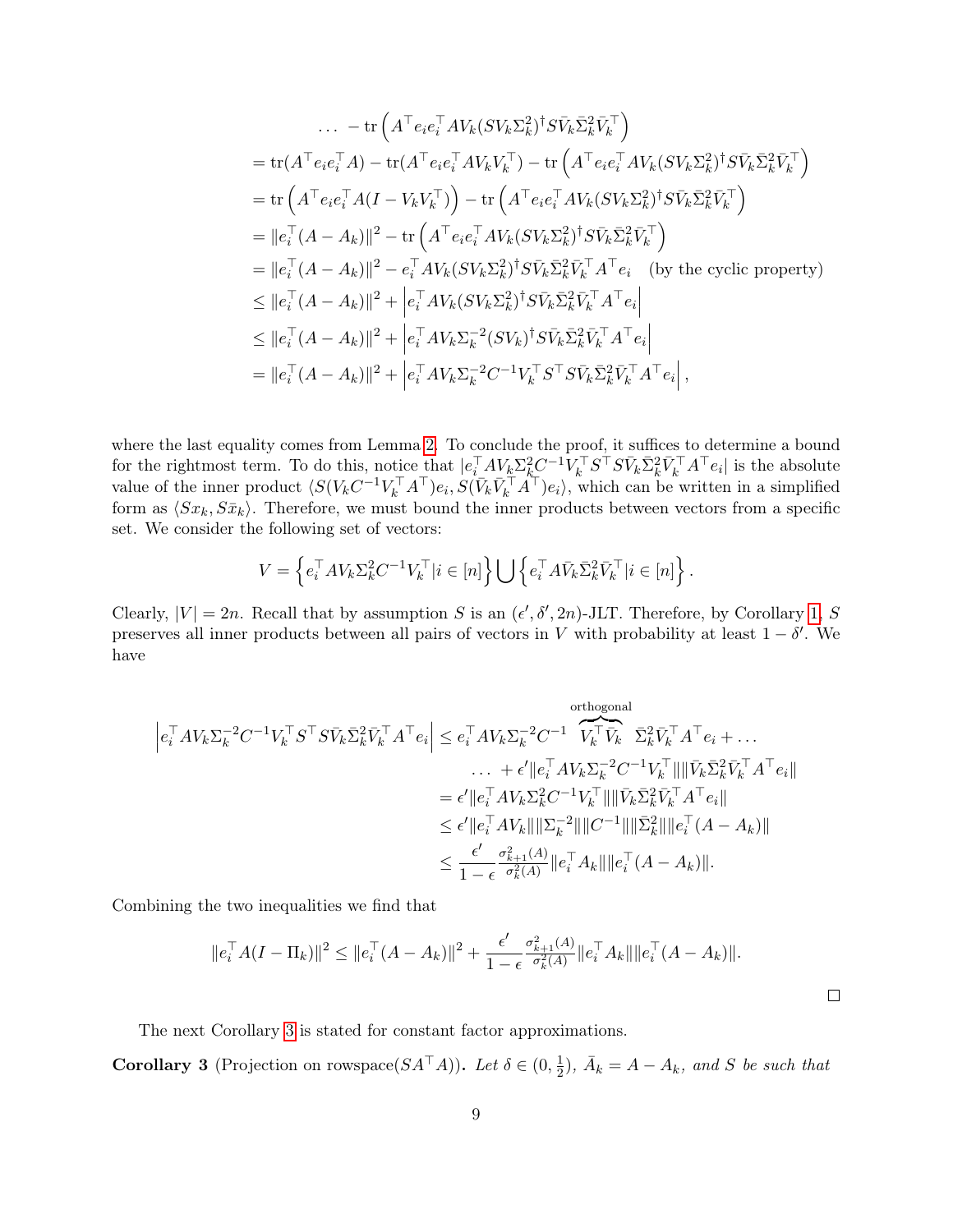- (i)  $S \sim \mathcal{D}$ , where  $\mathcal D$  is an  $(1/3, \delta)$ -OSE for any fixed k-dimensional subspace;
- (*ii*) S is a  $(1/3, \delta, 2n)$ -JLT.

If Q is a matrix that forms an orthonormal basis for rowspace( $SA^{\top}A$ ), then, with probability at least  $1-2\delta$ , for all  $i \in [n]$  simultaneously, it holds that

$$
||e_i^\top A (I - QQ^\top)||^2 \leq ||e_i^\top (\bar{A}_k)||^2 + \frac{1}{2} \frac{\sigma_{k+1}^2(A)}{\sigma_k^2(A)} ||e_i^\top A_k|| ||e_i^\top \bar{A}_k|| \leq \frac{3}{2} ||e_i^\top A|| ||e_i^\top \bar{A}_k||.
$$

*Proof.* From Lemma [8](#page-7-0) we have that inside rowspace( $SA^{\dagger}A$ ) there exists a subspace with the desired properties. An orthogonal projection on that subspace via  $QQ^{\top}$  is sufficient to satisfy the results of Lemma [8](#page-7-0) for  $\epsilon = \epsilon' = 1/3$ . The second part comes from the fact that  $||e_i^{\top}(A - A_k)|| \leq ||e_i^{\top}A||$ and  $||e_i^{\top} A_k|| \le ||e_i^{\top} A||$ , as well as the fact that  $\sigma_{k+1}(A) \le \sigma_k(A)$ . With a union bound we have that both Lemma [2](#page-4-1) and Corollary [1](#page-4-2) hold at the same time with probability at least  $1 - 2\delta$ .  $\Box$ 

Having all pieces in-place, we can finally bound the element-wise approximations of Algorithm [1.](#page-3-0)

<span id="page-9-0"></span>**Theorem 2.** Let  $A \in \mathbb{R}^{n \times d}$  and  $n \geq d$ . If we use Algorithm [1](#page-3-0) with m matrix-vector queries to estimate the Euclidean lengths of the rows of A, then there exist global constants  $c, C$  such that, if

- (i)  $m \ge l \ge O(\log(n/\delta))$ , such that G satisfies Lemma [1](#page-1-0) and S forms an  $(1/3, \delta, 2n)$ -JLT,
- (ii)  $m > O(k + \log(1/\delta))$ , such that S forms an  $(1/3, \delta)$ -OSE for a k-dimensional subspace.

then it holds that

$$
\left|Alg1(e_i^\top A) - \|e_i^\top A\|^2\right| \leq C\sqrt{\tfrac{\log(\frac{n}{\delta})}{l}}\|e_i^\top (A-A_k)\|\|e_i^\top A\| \leq C\sqrt{\tfrac{\log(\frac{n}{\delta})}{lk}}\|A_k\|_F\|e_i^\top A\|,
$$

for all  $i \in [n]$  with probability at least  $1 - 3\delta$ .

Proof. For the first inequality, we start directly from Lemma [6,](#page-6-2) which gives a first bound for the approximated values. We can then use Corollary [3](#page-8-0) to bound the rightmost term. By assumption, S satisfies the conditions of Corollary [3,](#page-8-0) which implies that

$$
||e_i^{\top} A (I - Q Q^{\top})|| \leq \frac{3}{2} ||e_i^{\top} A|| ||e_i^{\top} (A - A_k)||
$$

with probability at least  $1 - 2\delta$ . Combining this with Equation [\(2\)](#page-6-3) we have that

$$
\left| \|e_i^{\top} A (I - Q Q^{\top}) G \|^2 - \|e_i^{\top} A (I - Q Q^{\top}) \|^2 \right| \leq \sqrt{\frac{8 \log(\frac{2n}{\delta})}{l}} \cdot \frac{3}{2} \|e_i^{\top} A\| \|e_i^{\top} (A - A_k)\|.
$$

We then recall Lemma [5](#page-6-4) to move the constants outside the logarithms. There are three random events and each of them fails with probability at most  $\delta$ . Therefore, by taking a union bound we find that the algorithm succeeds with probability at least  $1 - 3\delta$ . The last inequality of the theorem comes from Lemma [7,](#page-6-1) which gives bounds for  $||e_i^{\top}(A - A_k)||$ .  $\Box$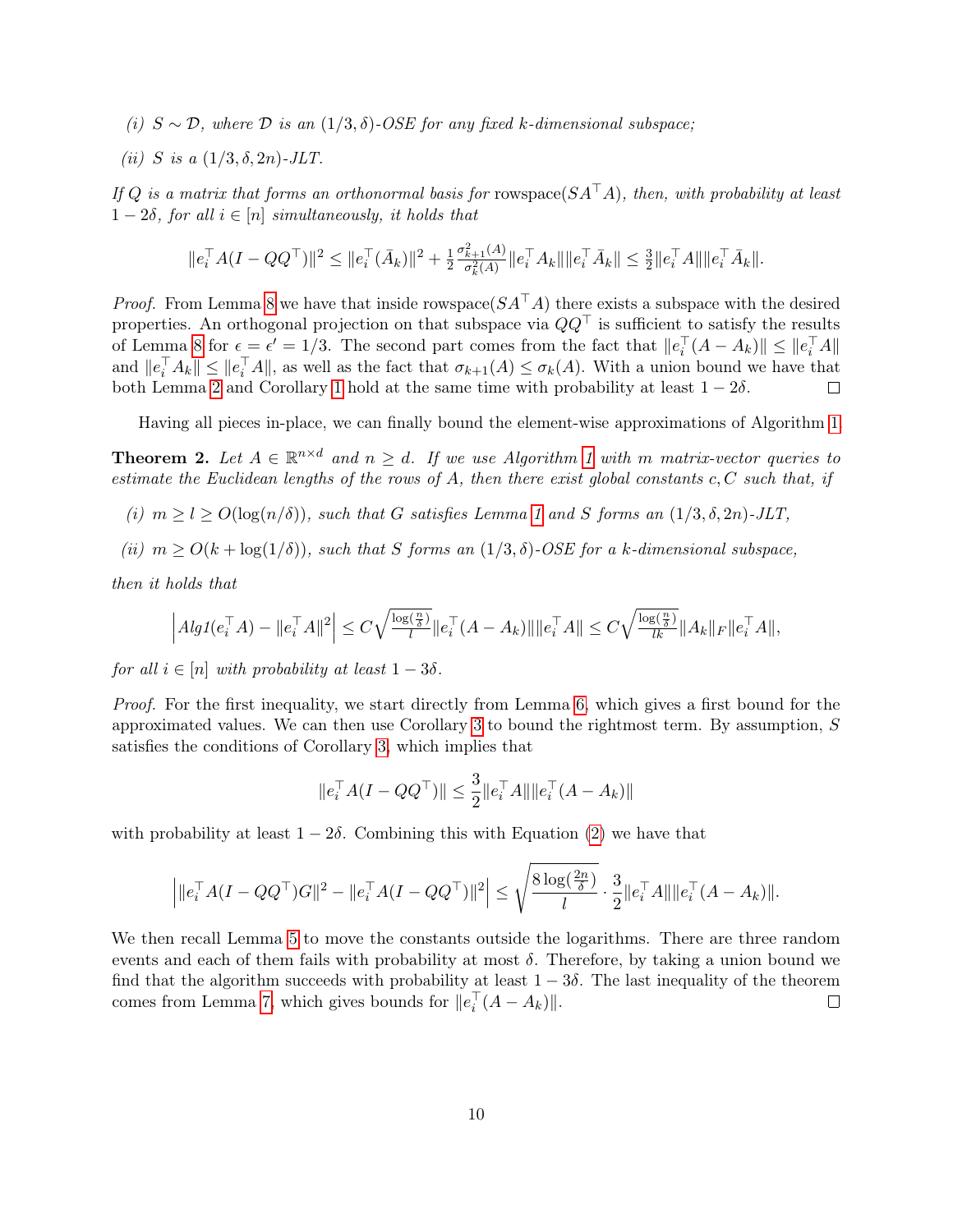Discussion. We can investigate the bounds for special matrix cases. We highlight the approximation power of Algorithm [1](#page-3-0) for matrices with decaying spectrum. For matrices with a linear decay it suffices to take  $m \gtrsim O(\epsilon^{-1}\sqrt{\log(n/\delta)})$  queries to achieve an almost  $\epsilon$ -accuracy. For matrices with exponential decay we can use as few as  $m \geq O(\log(1/\epsilon))$  matrix-vector queries. For matrices with no decay, e.g., for orthogonal projector matrices, Lemma [6](#page-6-2) already guarantees that Algorithm [1](#page-3-0) provides at least as accurate element-wise approximations as standard JL projections. We recall once more that the JL lemma is optimal in the general case [\[23\]](#page-20-10), therefore, improvements can only be derived for special cases, like the ones considered here.

#### 3.2 Frobenius norm bounds

If we carefully examine the total Frobenius norm-wise error, we can in fact obtain a true  $\epsilon$ -relative error approximation. This cannot be done by "simply" adding together all element-wise bounds, i.e., we must use a different "collective" approach. We note that this is a quadratic improvement over classical JL projections. This result also makes the element-wise bounds more appealing: even if there remain few outliers that violate the element-wise  $\epsilon$ -approximation, the total error is still very small. Due to the tightness of Lemma [7,](#page-6-1) which is crucial, it is highly unlikely that low-rank projection-based methods can generally achieve better element-wise bounds.

<span id="page-10-0"></span>**Theorem 3.** In Algorithm [1,](#page-3-0) for some absolute constants c, C, if  $l > c \log(1/\delta)$ , it holds that

$$
|AlgI(A) - ||A||_F^2| \leq C\sqrt{\frac{\log(\frac{1}{\delta})}{lk}} ||A||_F^2,
$$

where Alg1(A) is the sum of the returned approximations. For  $l = k = 0$  $\left(\sqrt{\log(\frac{1}{\delta})}\right)$  $\epsilon$  $\setminus$ , where  $\epsilon \in (0, 1/2)$ , setting  $m \ge O(k/\delta + \log(\frac{1}{\delta}))$ , it follows that

$$
\left| Alg1(A) - ||A||_F^2 \right| \le \epsilon ||A||_F^2.
$$

Proof. The proof is a direct application of [\[25,](#page-20-0) Theorem 3.1]. We state it for completeness. Let  $\tilde{A}, \Delta, Q, G, S$  be as in Algorithm [1,](#page-3-0) that is,  $\tilde{A} = AQQ^{\top}$ ,  $\Delta = A(I - QQ^{\top})$ , and Q is an orthonormal basis for range $(A^{\top}AS)$ . Because

$$
Alg1(A) = \sum_{i=1}^{d} Alg1(e_i^{\top} A) = \sum_{i=1}^{d} (||e_i^{\top} \tilde{A}||^2 + ||e_i^{\top} \Delta G||^2) = ||\tilde{A}||_F^2 + ||\Delta G||_F^2,
$$

we can then write

$$
|\text{Alg1}(A) - \|A\|_F^2| = \left| \|\tilde{A}\|_F^2 + \|\Delta G\|_F^2 - \|A\|_F^2 \right|
$$
  
\n
$$
= \left| (\|AQQ^\top\|_F^2 + \|A(I - QQ^\top)G\|_F^2) - (\|AQQ^\top\|_F^2 + \|A(I - QQ^\top)\|_F^2) \right|
$$
  
\n
$$
= \left| \|A(I - QQ^\top)G\|_F^2 - \|A(I - QQ^\top)\|_F^2 \right|
$$
  
\n
$$
= \left| \text{tr}\left(G^\top (I - QQ^\top)A^\top A(I - QQ^\top)G\right) - \text{tr}\left((I - QQ^\top)A^\top A(I - QQ^\top)\right) \right|.
$$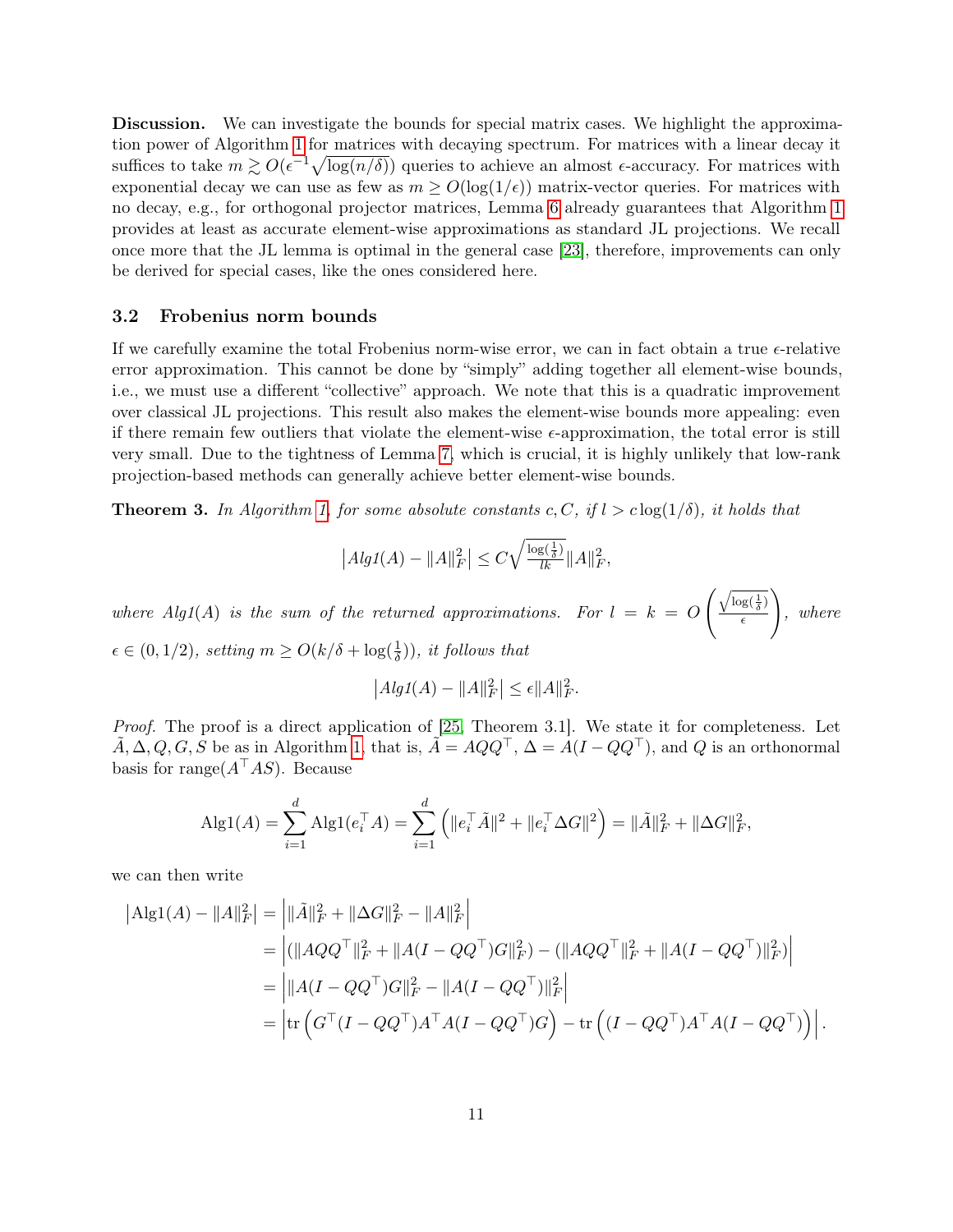This is identical to using the Hutch++ Algorithm [\[25\]](#page-20-0) on  $A^{\top}A$  instead of A. Note that  $A^{\top}A$  is always symmetric and positive semi-definite. It can be shown that the following two conditions hold, which allows to apply [\[25,](#page-20-0) Theorem 3.1]:

<span id="page-11-0"></span>
$$
tr(A^{\top}A) = tr(\tilde{A}^{\top}\tilde{A}) + tr(\Delta^{\top}\Delta),
$$
\n(3)

and

$$
\|\Delta^{\top}\Delta\|_F \le 2\|A^{\top}A - (A^{\top}A)_k\|_F. \tag{4}
$$

The first condition, Equation [3,](#page-11-0) is straightforward to prove

$$
\operatorname{tr}(\tilde{A}^{\top}\tilde{A}) + \operatorname{tr}(\Delta^{\top}\Delta) = \operatorname{tr}(QQ^{\top}A^{\top}AQQ^{\top}) + \operatorname{tr}((I - QQ^{\top})A^{\top}A(I - QQ^{\top}))
$$
  
\n
$$
= \operatorname{tr}(A^{\top}AQQ^{\top}) + \operatorname{tr}(A^{\top}A(I - QQ^{\top})) \text{ (by the trace cyclic property)}
$$
  
\n
$$
= \operatorname{tr}(A^{\top}A(QQ^{\top} + I - QQ^{\top}))
$$
  
\n
$$
= \operatorname{tr}(A^{\top}A).
$$

For the second condition, we have

$$
\|\Delta^{\top}\Delta\|_{F} = \|(I - QQ^{\top})A^{\top}A(I - QQ^{\top})\|_{F} \le \|I - QQ^{\top}\|_{2}\|A^{\top}A(I - QQ^{\top})\|_{F}
$$

$$
= \|A^{\top}A(I - QQ^{\top})\|_{F}.
$$

From Lemma [3,](#page-4-3) we know that as long as Q has  $\Omega(k/\delta + \log(1/\delta))$  columns, then

$$
||A^{\top}A(I - QQ^{\top})||_F \le 2||A^{\top}A - (A^{\top}A)_k||_F
$$

holds with probability at least  $1-\delta$ . Therefore, both conditions of [\[25,](#page-20-0) Theorem 3.1] are satisfied with probability at least  $1 - \delta$ , which implies that there exist constants c, C such that, if  $l > c \log(1/\delta)$ , the quantity

$$
Z = \text{tr}(\tilde{A}^\top \tilde{A}) + \text{tr}(G^\top \Delta^\top \Delta G) = \|\tilde{A}\|_F^2 + \|\Delta G\|_F^2 = \text{Alg1}(A)
$$
\n<sup>(5)</sup>

satisfies:

$$
\left| Z - \text{tr}(A^{\top} A) \right| \leq 2C \sqrt{\frac{\log(1/\delta)}{kl}} \cdot \text{tr}(A^{\top} A)
$$
  

$$
\Leftrightarrow
$$
  

$$
|\text{Alg1}(A) - \|A\|_F^2 \leq 2C \sqrt{\frac{\log(1/\delta)}{kl}} \cdot \|A\|_F^2.
$$

With a trivial union bound both events of the proof hold with probability at least  $1 - 2\delta$ . Rescaling  $\delta$  concludes the proof.  $\Box$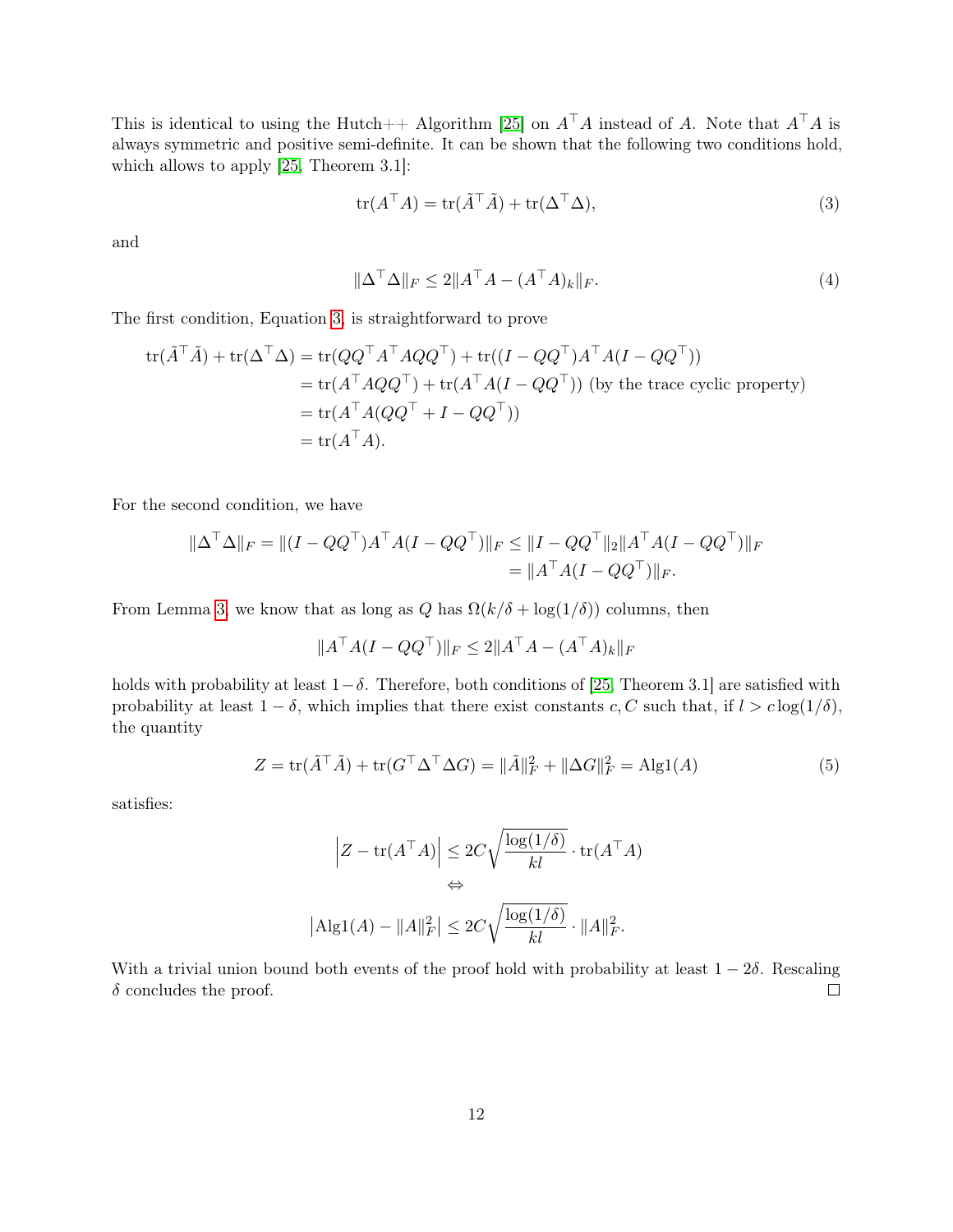#### 3.3 Complexity

The complexity of Algorithm [1](#page-3-0) is as follows. In the first step two matrices  $S$  and  $G$  must be generated with  $d \times m$  random elements each. Hence,  $O(dm)$  calls to a random number generator are required. In the second step, the products  $A^{\dagger}(AS)$  and  $A^{\dagger}(AG)$  can be both computed in  $O(T_{\text{MM}}(A, m) + T_{\text{MM}}(A^{\top}, m))$ . Next we need to create an orthonormal basis for  $A^{\top}AS$  which has size  $d \times m$ . This can be done with a standard Householder QR or another orthogonal factorization in  $O(dm^2)$  [\[17,](#page-19-10) Chapter 5]. The complexity of this operation can be improved using fast matrix multiplication primitives [\[12\]](#page-19-11). The product  $AQ$  costs  $O(T<sub>MM</sub>(A, m))$ . We then have to compute  $\tilde{A}(Q^{\dagger}G)$ , which takes  $O(dm^2)$  or  $O(dm^{\omega-1})$  to first obtain  $Q^{\dagger}G$  and then the same cost to get  $\tilde{A}(Q^{\top}G)$ . Finally, for the last step the squared row norms of 2n vectors, the rows of  $\tilde{A}$ , and the rows of  $\Delta$ , are needed. For each row of A and  $\Delta$  the cost of computing the squared Euclidean norm is  $O(m)$ , therefore the cost for the last step is  $O(nm)$ . Summing up, the total cost of Algorithm [1](#page-3-0) is  $O(d^{2}m + T_{MM}(A, m) + nm).$ 

#### <span id="page-12-0"></span>3.4 Limitations of low-rank projections

We give a "problematic" example to demonstrate the limitations of low-rank projection based methods. Let  $A = I_d$  and assume we want to use a rank-k approximation to estimate the norms of the rows of A for some  $k < d$ . That is, we want to find a matrix  $Q_k$  with k orthonormal columns such that the quantities  $||e_i^{\top}(A - AQ_kQ_k^{\top})||_2^2$  are small. More formally,  $Q_k$  should be a minimizer for the maximum norm of all  $i \in [d]$ ,

$$
Q_k = \arg\min_{\substack{Q \in \mathbb{R}^{d \times k} \\ Q^\top Q = I_k}} \max_{i \in [d]} \|e_i^\top (A - AQQ^\top)\|_2^2.
$$

Since the maximum is larger than or equal to the average, then for every Q we have that

$$
\max_{i \in [d]} \|e_i^\top (A - A Q Q^\top)\|^2 \ge \frac{1}{d} \sum_{i=1}^d \|e_i^\top (A - A Q Q^\top)\|^2 = \frac{\|A - A Q Q^\top\|^2_F}{d} = (d - k)/d,
$$

where the last equality comes from the fact that  $A = I_d$  by assumption and therefore  $||I - QQ^{\top}||_F =$  $\sqrt{d-k}$  since  $I - QQ^{\top}$  is an orthogonal projector on a  $(d-k)$ -dimensional subspace. Subsequently,

$$
\min_{\substack{Q \in \mathbb{R}^{d \times k} \\ Q^\top Q = I_k}} \max_{i \in [d]} \|e_i^\top (A - A Q Q^\top)\|_2^2 \ge (d - k)/d.
$$

If there exists a Q that satisfies this lower bound, then it is also a minimizer. For simplicity let us assume that k divides d exactly. We can construct  $Q_k$  as  $d/k$  copies of a  $k \times k$  orthogonal matrix H, that is,  $Q_k^{\top} = \begin{pmatrix} H^{\top} & H^{\top} & \dots & H^{\top} \end{pmatrix}$ . This way  $Q_k Q_k^{\top}$  is a matrix with  $d/k$  diagonals in equally spaced positions. We can also scale  $\hat{Q}_k Q_k^{\top}$  by  $k/d$  to ensure that it is an orthogonal projector. All rows of  $AQ_kQ_k^{\top}$  have the same length, equal to  $||e_i^{\top}Q_kQ_k^{\top}||^2 = k/d$ . Therefore,  $||e_i^{\top}(I - Q_k Q_k^{\top})||^2 = 1 - k/d = (d - k)/d$ , for all  $i \in [d]$ , meaning that  $Q_k$  is indeed a minimizer.

It is evident that we need  $k$  to be almost equal to  $d$  in order for this quantity to be small. Specifically, if we want to achieve  $||e_i^{\top}(I - Q_k Q_k^{\top})||^2 \leq \epsilon$ , then we need  $(d-k)/d \leq \epsilon \Leftrightarrow d-k \leq$  $\epsilon d \Leftrightarrow k \geq d(1-\epsilon)$ . Hence, to obtain a small  $\epsilon$ -accuracy k must be set almost as large as d. We can finally conclude that there exist corner cases where  $O(d)$  samples are needed to achieve  $\epsilon$ -accuracy for element-wise Euclidean norm estimation based on low rank projections.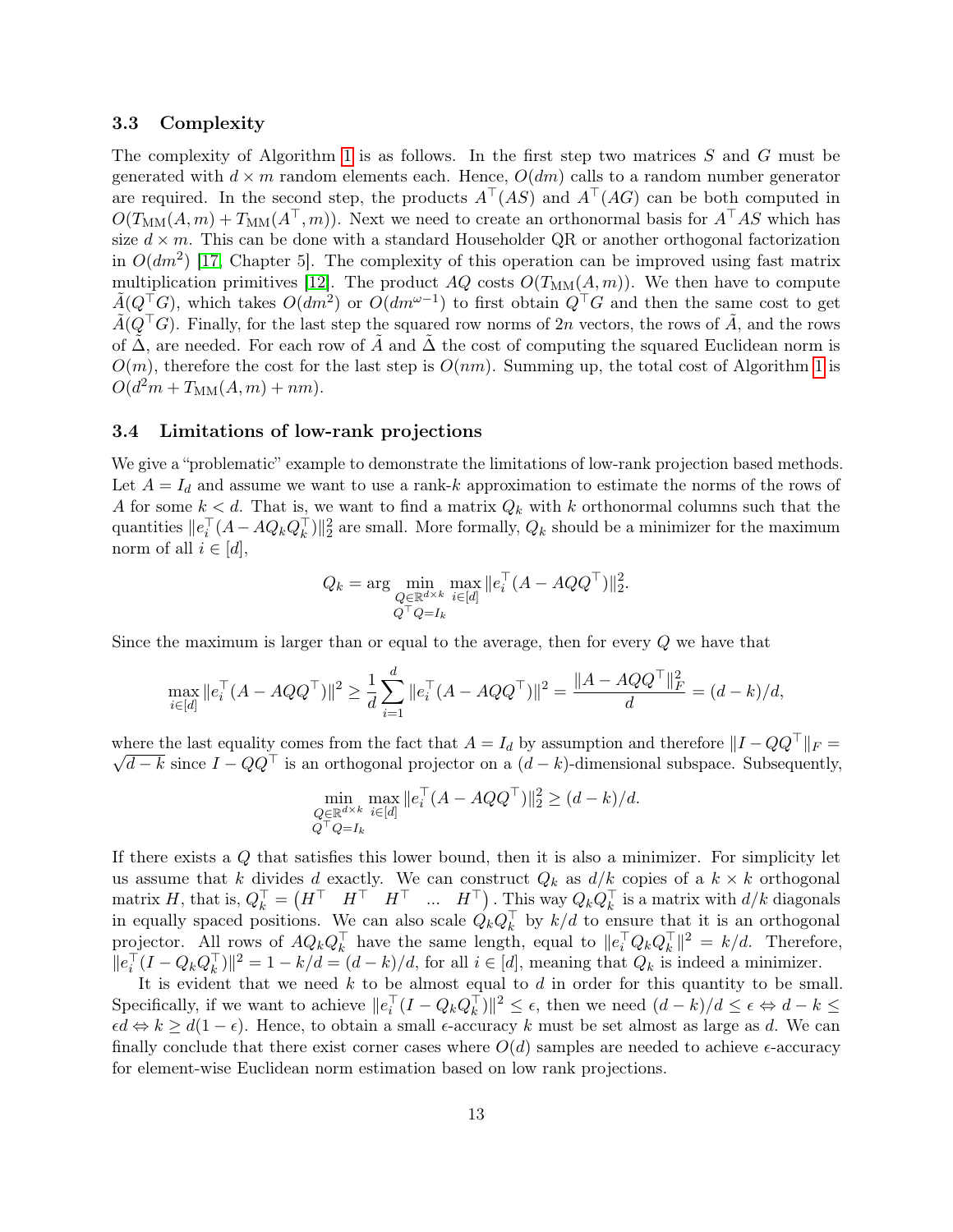### <span id="page-13-2"></span>4 Euclidean distances

In many applications it is desired to find an approximate isometry for a set of data points. Let  $A \in \mathbb{R}^{n \times d}$  be a matrix whose rows define these d-dimensional data points. Assume we are interested to estimate all the  $\binom{n}{2}$  $\binom{n}{2}$  distances between the rows of A. Let B be a matrix with size  $\binom{n}{2}$  $n \choose 2} \times n$  and each row of B is equal to the vector  $(e_i - e_j)^\top$  for some  $i, j \in [n]$ . Each row  $(e_i - e_j)^\top$  of B, when multiplied with A, gives the difference vector  $e_i^{\top}A - e_j^{\top}A$ . Therefore, to estimate the Euclidean distances between the rows of  $A$ , it is sufficient to estimate the Euclidean lengths of the rows of the matrix BA. In Algorithm [2](#page-13-0) we describe this procedure for a general "incidence matrix"  $B$ , e.g., when one wants to estimate only a subset of the pairwise distances. Since B has in general more rows than A, the matrix multiplications must be computed in the correct order to minimize their complexity.

<span id="page-13-0"></span>Algorithm 2 Adaptive Euclidean Distance Estimation

**Input:** Data matrix  $A \in \mathbb{R}^{t \times d}$ ,  $t \geq d$ , incidence matrix  $B \in \mathbb{R}^{n \times t}$ , positive integer  $m < d$ . **Output:** Approximate pairwise distances  $\text{Alg2}(e_i^{\top}BA) \approx ||e_i^{\top}BA||^2$ ,  $i \in [n]$ .

 $\#$  Step 1: Low-rank approximation

1: Construct two random matrices  $S, G \in \mathbb{R}^{d \times m}$  with i.i.d. elements from  $\mathcal{N}(0, 1)$ .  $\Rightarrow O(dm)$ 

- 2: Compute the product  $\tilde{S} = A^{\top}(B^{\top}(B(AS)))$ .  $\qquad \qquad \triangleright O(T_{\text{MM}}(A,m) + T_{\text{MM}}(A^{\top}, m) + nm)$
- 3: Compute an orthonormal basis  $Q \in \mathbb{R}^{d \times m}$  for range( $\tilde{S}$ ) (e.g., via QR).  $\triangleright$   $O(dm^2)$  $\triangleright$   $O(dm^2)$  $#$  Step 2: Project and compute row norms
- 4: Compute  $A = AQ$  and  $C = AG$ .  $\triangleright O(T_{\text{MM}}(A, m))$ 5: Compute  $\tilde{\Delta} = A(I - QQ^{\top})G = C - \tilde{A}(Q^{\top}G)$ .  $\qquad \qquad \triangleright O(tm^2)$  $\triangleright$   $O(tm^2)$
- 6: **return**  $\text{Alg2}(e_i^{\top}BA) = ||(e_i^{\top}B)\tilde{A}||^2 + ||(e_i^{\top}B)\tilde{\Delta}||^2$ , for all  $i \in [n]$ .  $\triangleright O(nm)$

### 4.1 Bounds

Approximation bounds can be directly derived from Theorems [2](#page-9-0) and [3,](#page-10-0) replacing A with BA. For completeness, we state the following Theorem [4.](#page-13-1)

<span id="page-13-1"></span>**Theorem 4.** Let  $A \in \mathbb{R}^{t \times d}$ ,  $t \geq d$ , for which we want to estimate the distances between pairs of rows. Let  $B \in \mathbb{R}^{n \times t}$  be a matrix such that each row of B is equal to  $(e_i - e_j)^\top$ , meaning that  $(e_i - e_j)^\top A$ gives the distance vector between the *i*-th and the *j*-th row of A which we want to estimate. Let  $M = BA$ . If we apply Algorithm [2](#page-13-0) with m matrix-vector queries to estimate the Euclidean lengths of rows of M, then there exists a global constant C such that, as long as

- (i)  $m > l > O(\log(n/\delta))$ , such that G satisfies Lemma [1](#page-1-0) and S forms an  $(1/3, \delta, 2n)$ -JLT,
- (ii)  $m > O(k + \log(1/\delta))$ , such that S forms an  $(1/3, \delta)$ -OSE for a k-dimensional subspace,

then it holds that

$$
\left|Alg2(e_i^\top M) - \|e_i^\top M\|^2\right| \le C\sqrt{\tfrac{\log(\frac{n}{\delta})}{l}}\|e_i^\top (M-M_k)\| \|e_i^\top M\| \le C\sqrt{\tfrac{\log(\frac{n}{\delta})}{lk}}\|M_k\|_F \|e_i^\top M\|,
$$

<span id="page-13-3"></span><sup>&</sup>lt;sup>1</sup>Note that  $B$  is nothing more than the edge incidence matrix of a complete graph.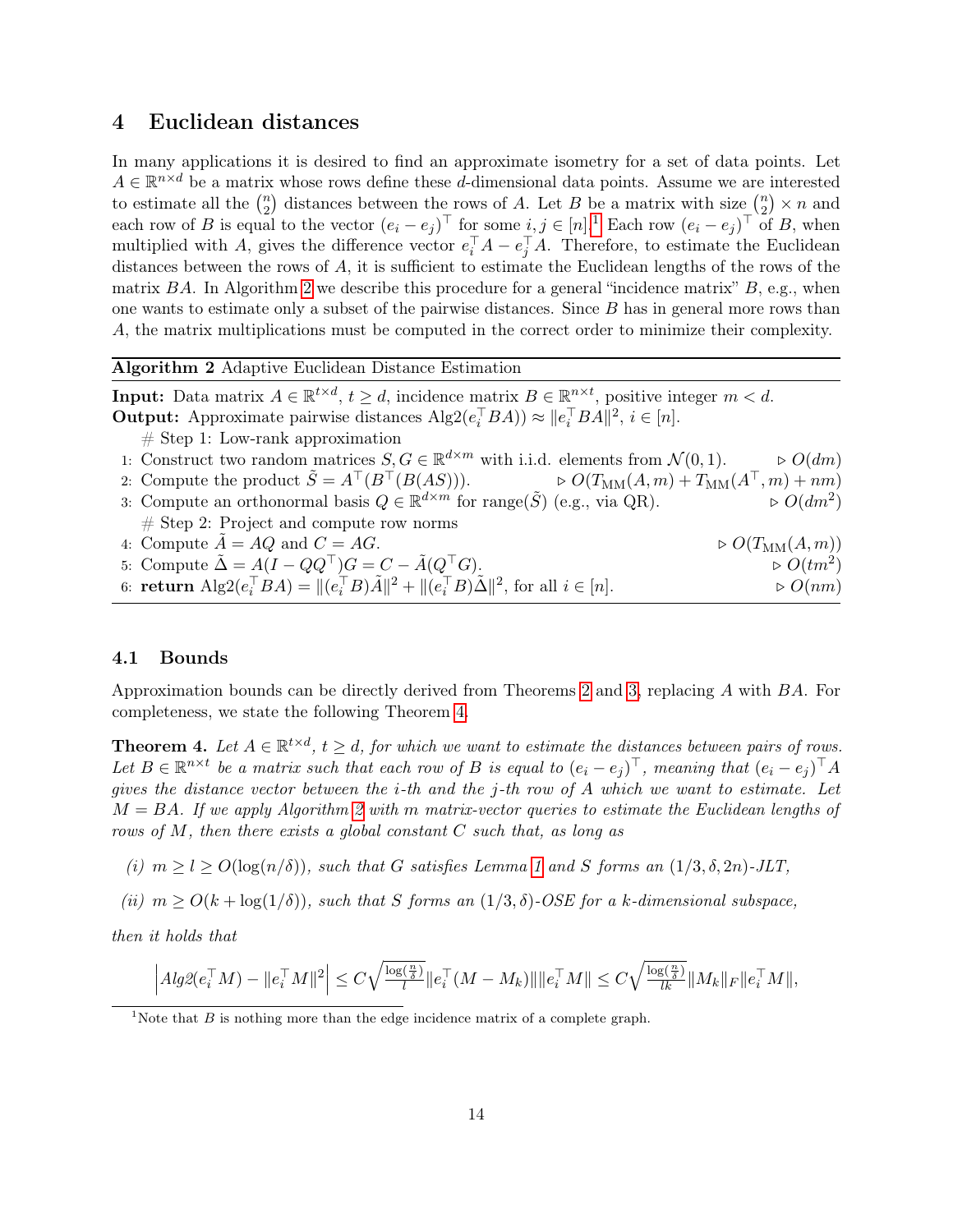for all  $i \in [n]$ , with probability at least  $1-3\delta$ . In addition, for some absolute constants c, C, if  $l > c \log(1/\delta)$ , it holds that

$$
|Alg2(M) - ||M||_F^2 \le C \sqrt{\frac{\log(1/\delta)}{lk}} ||M||_F^2,
$$

where  $Alg2(M)$  is the sum of the approximations. For  $l = k = O$  $\int \sqrt{\log(\frac{1}{\delta})}$  $\overline{\epsilon}$  $\setminus$ , where  $\epsilon \in (0,1/2)$ , setting  $m \geq O(k/\delta + \log(\frac{1}{\delta}))$ , it follows that

$$
\left| Alg2(M) - \|M\|_F^2 \right| \le \epsilon \|M\|_F^2.
$$

Proof. The bounds are a direct application of Theorems [2](#page-9-0) and [3](#page-10-0) on BA instead of A.

4.2 Complexity

The complexity of Algorithm [2](#page-13-0) is as follows.  $O(dm)$  operations are needed to generate G and S. The product  $\tilde{S} = A^{\top}B^{\top}BAS$  is evaluated in three steps. We first compute AS in  $O(T_{MM}(A,m))$ , then  $B(AS)$  and  $B^{\top}(BAS)$  in  $O(nm)$ , and finally  $A^{\top}(B^{\top}BAS)$  in  $O(T_{MM}(A^{\top}, m))$ . The intermediate products can be calculated in batches to save memory. The QR factorization of  $\tilde{S}$  requires  $O(dm^2)$ . The products  $\tilde{A} = AQ$  and  $C = AG$  both require  $O(T_{MM}(A, m))$ , whereas the product  $Q^{\top}G$  can be performed in  $O(dm^2)$ . Accordingly, the product  $\tilde{A}(Q^{\top}G)$  needs  $O(tm^2)$  and  $C - \tilde{A}(Q^{\top}G) O(tm)$ . In the last step each row norm costs  $O(m)$  operations, resulting in  $O(nm)$ .<sup>[2](#page-14-1)</sup> The total complexity of Algorithm [2](#page-13-0) is therefore

$$
O\left(T_{\text{MM}}(A,m) + T_{\text{MM}}(A^{\top},m) + nm + dm^2 + tdm\right).
$$

### <span id="page-14-0"></span>5 Statistical leverage scores

We next consider the problem of approximating the leverage scores of a tall-and-skinny matrix. The leverage scores of the rows of A can be found in the diagonal of the orthogonal projector matrix  $P = AA^{\dagger} = U U^{\top}$ , where U is any orthonormal basis for range(A). Specifically, the leverage score  $\theta_i$ of the  $i$ -th row of A is equal to all the following quantities

$$
\theta_i = \|e_i^{\top} A A^{\dagger}\|^2 = e_i^{\top} A A^{\dagger} e_i = e_i U U^{\top} e_i = \|e_i^{\top} U\|^2.
$$

It is known that the leverage scores of a  $n \times d$  matrix A with  $rank(A) = r \le d$  sum to  $r: \sum_{i=1}^{n} \theta_i = r$ . Leverage scores are important in outlier detection, graph sparsification, and numerical linear algebra. We consider the general case where U is not explicitly available, and we only have access to A.

To simplify the analysis, we assume that the matrix  $A$  has full column rank. The rank  $r$  of  $A$  as well as a set of r linearly independent columns of A can be computed in  $O(\mathtt{nnz}(A) + r^{\omega} \text{ poly}(\log \log d))$  $[8, 7]$  $[8, 7]$  $[8, 7]$ . Finding less than rank $(A)$  columns with provable approximation bounds is also possible in similar time [\[31\]](#page-20-12). Therefore, from now on we assume that A has full column rank.

To use Algorithm [1](#page-3-0) to estimate leverage scores, we first need a linear operator that computes  $AA^{\dagger}v$ , for an arbitrary vector v. Since evaluating  $(A^{\dagger}A)$  in order to compute its pseudoinverse is

 $\Box$ 

<span id="page-14-1"></span><sup>2</sup>Some intermediate steps can be slightly improved using fast matrix multiplication.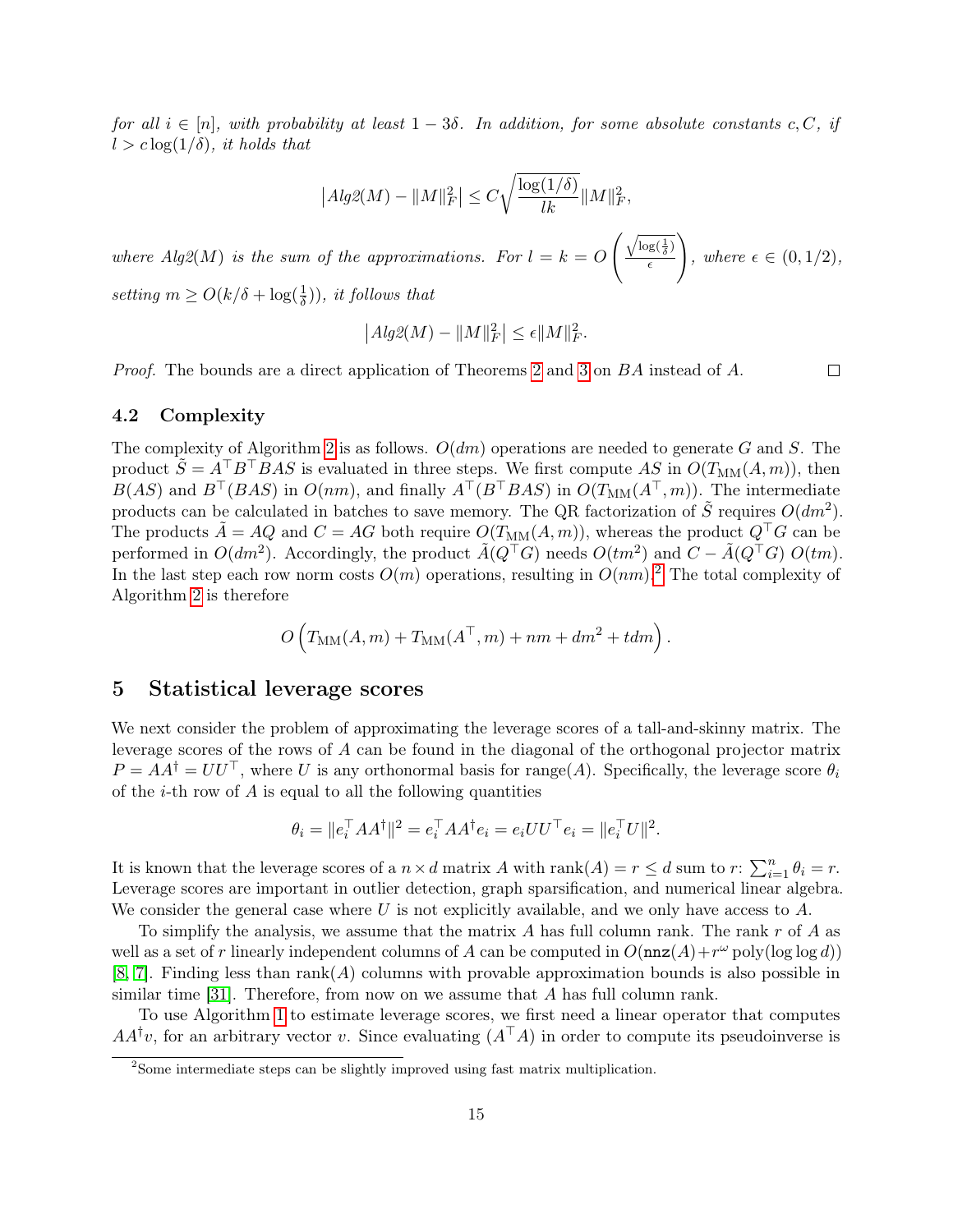expensive, we opt for a fast approximate operator. For this we can use standard techniques from the literature. One of the first approximation algorithms for tall-and-skinny leverage scores was proposed in [\[14\]](#page-19-14). Note that in [\[31\]](#page-20-12) it was shown that this algorithm is only efficient for dense matrices, or more specifically for matrices with at least  $\omega(\log n)$  nonzeros per row. Given  $A \in \mathbb{R}^{n \times d}$  with  $n \gg d$ and  $\omega(\log n)$  nonzeros per row, the idea consists of approximating the leverage scores of the rows of A with the squared Euclidean row norms of the matrix

$$
A(\Pi_1 A)^{\dagger} \Pi_2.
$$

Here,  $\Pi_1$  is a subspace embedding for range(A) and  $\Pi_2$  is an  $\epsilon$ -JLT. It can be proved that  $(\Pi_1 A)^{\dagger}$ is in fact an approximate "orthogonalizer" for  $A$ , a property that we can leverage in our algorithm. Specifically, we apply Algorithm [1](#page-3-0) to approximate the Euclidean row norms of  $A(\Pi_1 A)^{\dagger}$ , instead of multiplying with  $\Pi_2$ . This procedure is described in Algorithm [3.](#page-15-0)

The following theorem gives approximation bounds for the leverage scores returned by Algorithm [3.](#page-15-0)

### <span id="page-15-0"></span>Algorithm 3 Adaptive Leverage Scores Estimation

**Input:**  $A \in \mathbb{R}^{n \times d}$ , with  $n \gg d$  and  $\omega(\log n)$  nonzeros per row, positive integer  $m < d$ . **Output:** Approximate leverage scores  $\tilde{\theta}_i \approx ||e_i^{\top} A A^{\dagger}||^2$ ,  $i \in [n]$ .

# Step 1: Construct approximate pseudoinverse operator

- 1: Construct  $\Pi_1$ , an  $(\epsilon_1, \delta)$ -OSE for range $(A)$ .
- 2: Compute R from a QR factorization of  $\Pi_1 A$ , i.e.  $\Pi_1 A = QR$  and use  $R^{-1}$  as a substitute for  $(\Pi_1 A)^{\dagger}$ .
	- $#$  Step 2: Low-rank approximation
- 3: Construct two random matrices  $S, G \in \mathbb{R}^{d \times m}$  with i.i.d. elements from  $\mathcal{N}(0, 1)$ .  $\Rightarrow O(dm)$
- 4: Compute the product  $\tilde{S} = R^{-T}(A^{\top}(A(R^{-1}S)))$ .  $\triangleright O(T_{\text{MM}}(A,m))$
- 5: Compute an orthonormal basis  $Q \in \mathbb{R}^{d \times m}$  for range( $\tilde{S}$ ) (e.g., via QR).  $\triangleright O(dm^2)$  $\triangleright$   $O(dm^2)$  $#$  Step 3: Project and compute row norms
- 6: Compute  $\tilde{A} = A(R^{-1}Q)$  and  $C = A(R^{-1}G)$ .  $\triangleright O(T_{\text{MM}}(A, m))$ 7: Compute  $\tilde{\Delta} = A(I - QQ^{\top})G = C - \tilde{A}(Q^{\top}G)$ .  $\triangleright$   $O(dm^2)$ 8: **return**  $\text{Alg3}(A, i) = \tilde{\theta}_i = ||(e_i^\top B)\tilde{A}||^2 + ||(e_i^\top B)\tilde{\Delta}||^2$ , for all  $i \in [n]$ .  $\Rightarrow O(nm)$

<span id="page-15-1"></span>**Theorem 5.** Let  $A \in \mathbb{R}^{n \times d}$ ,  $\theta_i = ||e_i^{\top} A A^{\dagger}||^2$  and  $\tilde{\theta}_i = Alg\mathcal{R}(A, i)$ . The following hold:

$$
|\tilde{\theta}_i - \theta_i| \le (\epsilon_1 + \sqrt{\epsilon_2})\theta_i
$$
, and  $\left|\sum_{i=1}^n \tilde{\theta}_i - d\right| \le (\epsilon_1 + \epsilon_2)d$ .

*Proof.* Let  $\hat{\theta}_i = ||e_i^\top A(\Pi_1 A)^\dagger||^2$ , so that

$$
|\tilde{\theta}_i - \theta_i| = |\tilde{\theta}_i - \hat{\theta}_i + \hat{\theta}_i - \theta_i| \leq |\tilde{\theta}_i - \hat{\theta}_i| + |\hat{\theta}_i - \theta_i|.
$$

From [\[14,](#page-19-14) Lemma 9] it follows that  $|\hat{\theta}_i - \theta_i| \leq \frac{\epsilon_1}{1 - \epsilon_1} \theta_i$ . Subsequently,  $\hat{\theta}_i \leq (1 + \frac{\epsilon_1}{1 - \epsilon_1}) \theta_i = \frac{1}{1 - \epsilon_1} \theta_i$ . From Theorem [2](#page-9-0) we recall that for appropriate  $m, l, k$ ,

$$
|\hat{\theta}_i - \tilde{\theta}_i| \leq \sqrt{\epsilon_2} \hat{\theta}_i \leq (\tfrac{\sqrt{\epsilon_2}}{1-\epsilon_1}) \theta_i.
$$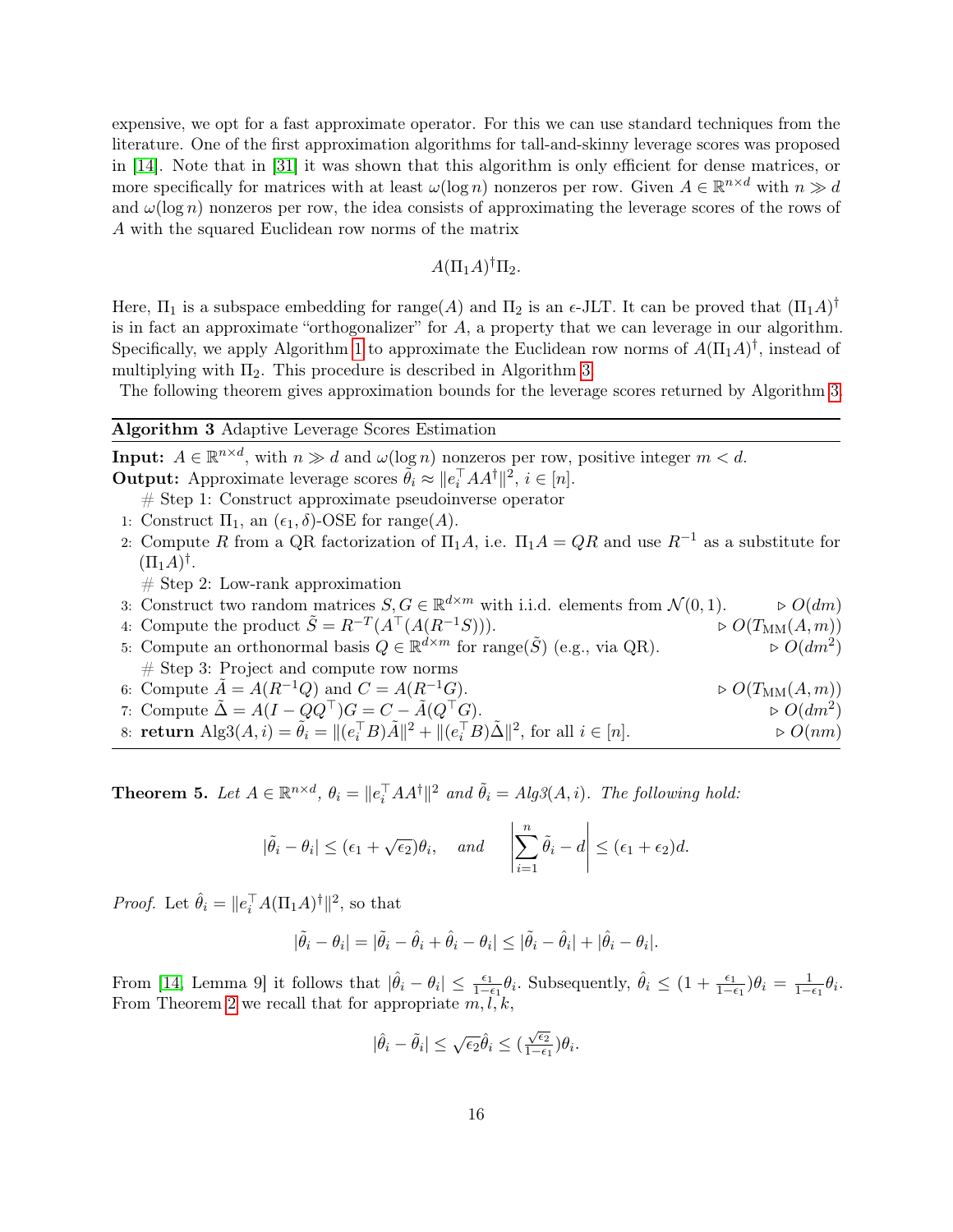Combining all these observations we find that

$$
|\tilde{\theta}_i - \theta_i| \leq |\tilde{\theta}_i - \hat{\theta}_i| + |\hat{\theta}_i - \theta_i| \leq \frac{\epsilon_1 + \sqrt{\epsilon_2}}{1 - \epsilon_1} \theta_i \leq 2(\epsilon_1 + \sqrt{\epsilon_2})\theta_i.
$$

Rescaling  $\epsilon_1$  and  $\epsilon_2$  gives the element-wise bounds. For the Frobenius norm bounds we can use similar arguments in combination with Theorem [3.](#page-10-0)  $\Box$ 

#### 5.1 Complexity and choice of  $\epsilon_1$ ,  $\epsilon_2$

The complexity of Algorithm [3](#page-15-0) can be split into two parts:  $(i)$  the complexity of obtaining an  $\epsilon_1$ -approximate orthonormal basis for A, and (ii) the complexity of estimating the row norms of this basis. The complexity of the former has been heavily studied in the literature and depends on the choice of the subspace embedding. For very tall-and-skinny matrices, an efficient construction is to use a combination of a CountSketch [\[26,](#page-20-13) [10\]](#page-19-15), a Subsampled Randomized Hadamard Transform (SRHT) [\[33\]](#page-20-14) and a Gaussian subspace embedding; see e.g. [\[10\]](#page-19-15). This provides a sketch  $\Pi_1A$  with dimension  $O(d/\epsilon_1^2) \times d$  in  $T(\Pi_1 A)$  time. Computing the QR factorization of the sketch requires  $O(d^3/\epsilon_1^2)$  to obtain R. Since R is upper triangular, the computation of  $R^{-1}G$  and  $R^{-1}Q$  both take  $O(d^2m)$ . The products  $A(R^{-1}Q)$  and  $A(R^{-1}G)$  cost  $O(T_{MM}(A,m))$  each. The last step takes  $O(nm)$ . The total complexity is

$$
O(T(\Pi_1 A) + d^3/\epsilon_1^2 + T_{MM}(A, m) + nm).
$$

To achieve  $\epsilon$ -accuracy in the Frobenius norm, it suffices to use  $m = O(\sqrt{\log(n/\delta)}/\epsilon_2)$ . With  $\epsilon_1 = \epsilon_2 = \epsilon$ , the total complexity becomes

$$
O(T(\Pi_1 A) + d^3/\epsilon^2 + T_{\text{MM}}(A, \sqrt{\log(n/\delta)}/\epsilon) + n\sqrt{\log(n/\delta)}/\epsilon).
$$

If, instead, we use standard JL projections to estimate the row norms of  $AR^{-1}$ , the total complexity is

$$
O(T(\Pi_1 A) + d^3/\epsilon^2 + T_{\text{MM}}(A, \log(n/\delta)/\epsilon^2) + n \log(n/\delta)/\epsilon^2),
$$

to achieve the same Frobenius norm-wise accuracy. For any matrix which is "tall-enough" such that the  $O(T_{\text{MM}}(A, \log(n/\delta)/\epsilon^2))$  factor dominates the complexity, Algorithm [3](#page-15-0) achieves a quadratic improvement over standard estimators.

### <span id="page-16-0"></span>6 Numerical experiments

Algorithm [1](#page-3-0) was implemented in Python using NumPy. We conducted experiments to verify the approximation guarantees and the performance improvements against standard Gaussian random projections. Following [\[25\]](#page-20-0), we generated synthetic matrices with decay in the spectrum. Specifically,  $d \times d$  matrices A, with  $d = 5000$ , were created as follows. We drew a random orthogonal  $d \times d$  matrix Q. We then fixed a diagonal  $d \times d$  matrix  $\Lambda$  which defines the eigenvalues of the matrix. Each element  $\Lambda_{i,i}, i \in [d]$  is set to  $i^{-c}$  for a given  $c \geq 0$ . The larger the c, the faster the spectral decay. We finally constructed the symmetric  $A = QAQ^{\top}$  which were used in the numerical experiments. Following [\[25\]](#page-20-0), we applied four different decay factors, specifically  $c = \{0.5, 1, 1.5, 2\}$ .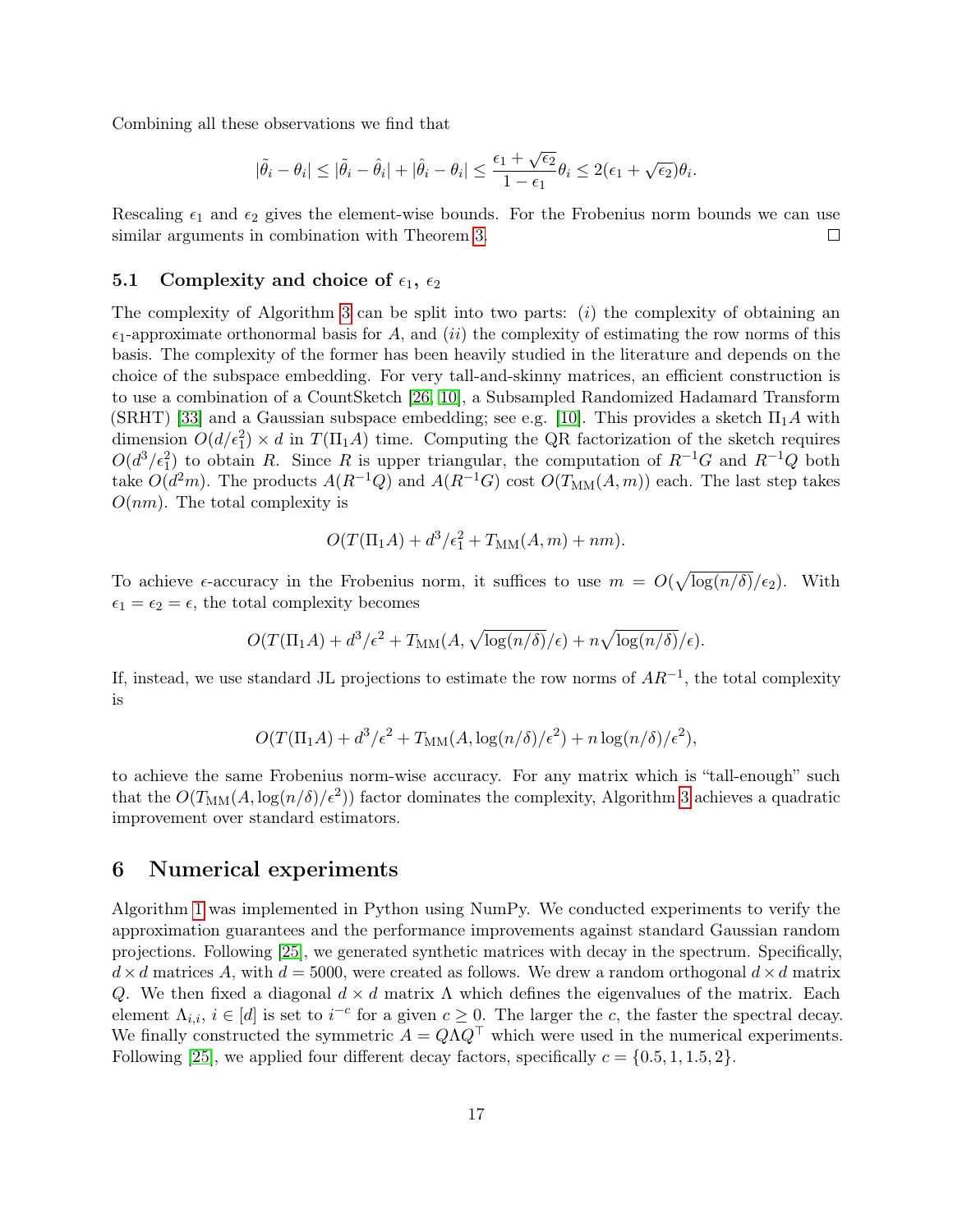<span id="page-17-0"></span>

Figure 1: Comparison between the element-wise (dashed curves with "×" marker) and norm-wise (solid curves with "star" marker) relative errors of Algorithm [1](#page-3-0) (blue) and standard Gaussian random projections (red) versus number of matrix-vector multiplication queries (x-axis) ran on random matrices with power law spectra. The mean relative error of the approximation averaged over 10 independent runs is plotted. The upper and lower bounds around each curve represent the standard deviation. As expected, for matrices with a very slow decay standard JL projections perform marginally better with respect to the element-wise errors, but Algorithm [1](#page-3-0) performs significantly better for all other cases.

The approximation errors of standard JL projections versus Algorithm [1](#page-3-0) are compared in Figure [1.](#page-17-0) We plot the approximation errors of both methods as the number of samples increases. We plot two types of errors, the maximum element-wise and the Frobenius norm-wise errors

$$
\max_{i \in [d]} \frac{|\tilde{x}_i - \|e_i^{\top} A\|^2|}{\|e_i^{\top} A\|^2} \quad \text{and} \quad \frac{\left|\tilde{X} - \|A\|_F^2\right|}{\|A\|_F^2},
$$

where  $\tilde{x}_i$  are the approximated row norms and  $\tilde{X}$  is their sum returned by either Algorithm [1](#page-3-0) or standard JL projections. The exact same number of matrix vector queries is used in both methods.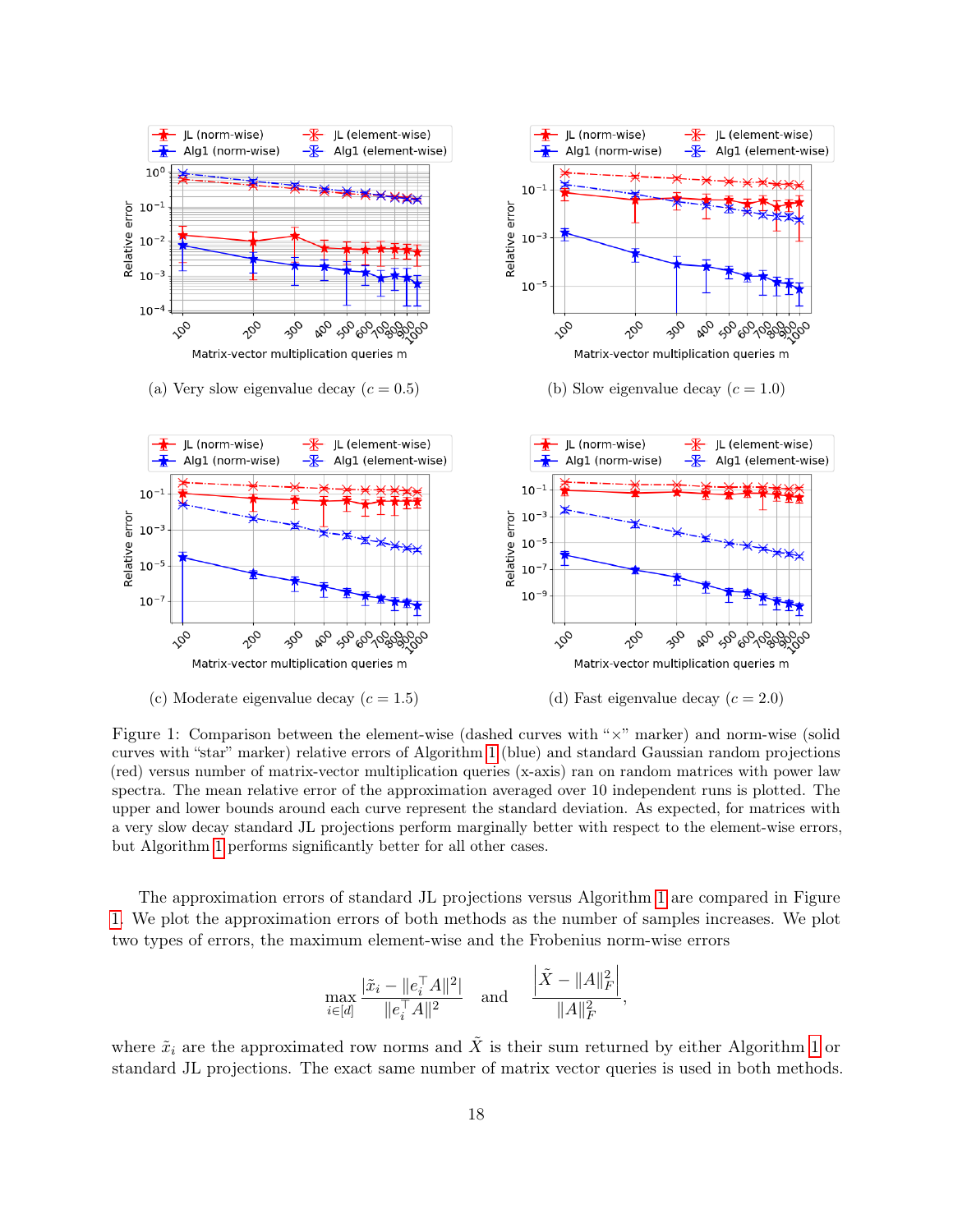Standard JL projections involve only one random matrix  $G$ , which is multiplies  $A$  from the right.  $G$ has size  $d \times m$ , m being the number of samples. In Algorithm [1,](#page-3-0) on the other hand, A is multiplied four times with a  $d \times m$  matrix. Therefore, we set G, S, and Q in Algorithm [1](#page-3-0) to have size  $d \times m/4$ . so that both algorithms are tested with the same number of matrix-vector products. In each plot we illustrate the mean error over 10 independent runs and the standard deviation. Standard JL approximations perform marginally better than Algorithm [1](#page-3-0) only for the element-wise errors and only for the matrix with very slow decay. In all other cases, Algorithm [1](#page-3-0) performs significantly better.

### <span id="page-18-3"></span>7 Conclusion

We proposed an adaptive algorithm to estimate the Euclidean row norms of a matrix A. This algorithm improves standard Johnson-Lindenstrauss estimators in the following aspects:  $(i)$  Quadratically less matrix-vector queries are required to achieve the same Frobenius norm-wise accuracy for all matrices; (ii) Asymptotically less matrix-vector queries are needed to achieve the same element-wise accuracy for matrices with decaying spectrum; *(iii)* At least as accurate element-wise approximations as standard JL are achieved for worst-case input matrices, that is, for matrices with flat spectrum. We also showed how these results can be applied to other important problems, specifically to estimate Euclidean distances between data points, which is related to the fundamental concept of approximate isometries that has many applications in data science, as well as for statistical leverage scores estimations, which are ubiquitous quantities not only in data science and statistics, but also in numerical linear algebra and spectral graph theory.

As future work, several directions can be envisioned. Most prominently, it would be interesting to determine whether the studied techniques can be used to improve Oblivious Subspace Embeddings [\[30,](#page-20-3) [34\]](#page-20-5). Such improvements would have an immediate impact in many problems in NLA, e.g. least squares regression, low-rank approximations and column subset selection. Two other relevant topics concern  $(a)$  the possibility to derive lower bounds similar to [\[25\]](#page-20-0) for Euclidean row norms estimation and (b) to make the algorithms non-adaptive, like the non-adaptive version of  $Hutch++ [25]$  $Hutch++ [25]$  which is based on results from [\[9\]](#page-19-3), or the Nyström++ of [\[27\]](#page-20-8).

# 8 Acknowledgements

We would like to thank Cameron Musco for helpful comments.

# References

- <span id="page-18-2"></span>[1] Josh Alman and Virginia Vassilevska Williams. A refined laser method and faster matrix multiplication. In Proc. 2021 ACM-SIAM SODA, pages 522–539. SIAM, 2021.
- <span id="page-18-1"></span>[2] Rosa I Arriaga and Santosh Vempala. An algorithmic theory of learning: Robust concepts and random projection. Machine learning, 63(2):161–182, 2006.
- <span id="page-18-0"></span>[3] Haim Avron. Counting triangles in large graphs using randomized matrix trace estimation. In Workshop on Large-scale Data Mining: Theory and Applications, volume 10, pages 10–9, 2010.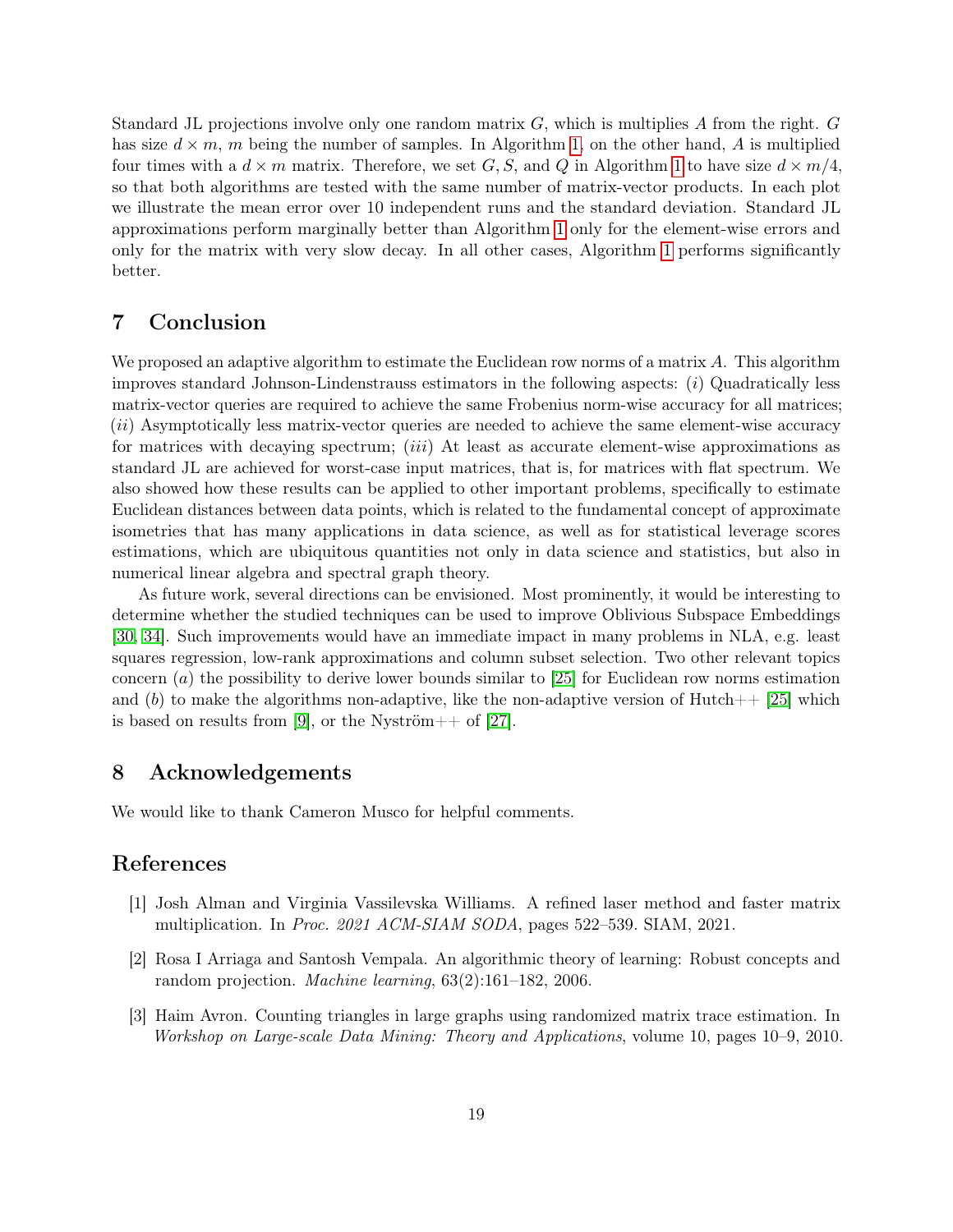- <span id="page-19-7"></span>[4] Haim Avron and Sivan Toledo. Randomized algorithms for estimating the trace of an implicit symmetric positive semi-definite matrix. JACM, 58(2):1–34, 2011.
- <span id="page-19-9"></span>[5] Robert A Baston and Yuji Nakatsukasa. Stochastic diagonal estimation: probabilistic bounds and an improved algorithm. arXiv preprint [arXiv:2201.10684](http://arxiv.org/abs/2201.10684), 2022.
- <span id="page-19-0"></span>[6] Christos Boutsidis, Anastasios Zouzias, and Petros Drineas. Random projections for k-means clustering. Advances in neural information processing systems, 23, 2010.
- <span id="page-19-13"></span>[7] Nadiia Chepurko, Kenneth L Clarkson, Praneeth Kacham, and David P Woodruff. Nearoptimal algorithms for linear algebra in the current matrix multiplication time. In Proc. 2022 ACM-SIAM SODA, pages 3043–3068. SIAM, 2022.
- <span id="page-19-12"></span>[8] Ho Yee Cheung, Tsz Chiu Kwok, and Lap Chi Lau. Fast matrix rank algorithms and applications.  $JACM$ , 60(5):1–25, 2013.
- <span id="page-19-3"></span>[9] Kenneth L Clarkson and David P Woodruff. Numerical linear algebra in the streaming model. In Proc. 41st ACM STOC, pages 205–214, 2009.
- <span id="page-19-15"></span>[10] Kenneth L Clarkson and David P Woodruff. Low-rank approximation and regression in input sparsity time. JACM, 63(6):1–45, 2017.
- <span id="page-19-2"></span>[11] Michael B Cohen, Sam Elder, Cameron Musco, Christopher Musco, and Madalina Persu. Dimensionality reduction for k-means clustering and low rank approximation. In Proc. 47th ACM STOC, pages 163–172, 2015.
- <span id="page-19-11"></span>[12] James Demmel, Ioana Dumitriu, and Olga Holtz. Fast linear algebra is stable. Numerische Mathematik, 108(1):59–91, 2007.
- <span id="page-19-5"></span>[13] Michal Derezinski, Jonathan Lacotte, Mert Pilanci, and Michael W Mahoney. Newtonless: Sparsification without trade-offs for the sketched newton update. Advances in Neural Information Processing Systems, 34, 2021.
- <span id="page-19-14"></span>[14] Petros Drineas, Malik Magdon-Ismail, Michael W Mahoney, and David P Woodruff. Fast approximation of matrix coherence and statistical leverage. JMLR, 13(1):3475–3506, 2012.
- <span id="page-19-4"></span>[15] Petros Drineas, Michael W Mahoney, Shan Muthukrishnan, and Tamás Sarlós. Faster least squares approximation. Numerische mathematik, 117(2):219–249, 2011.
- <span id="page-19-1"></span>[16] Alex Gittens and Michael W Mahoney. Revisiting the Nyström method for improved large-scale machine learning. ICML, 28:567–575, 2013.
- <span id="page-19-10"></span>[17] G.H. Golub and C.F. Van Loan. Matrix Computations. Johns Hopkins Studies in the Mathematical Sciences. Johns Hopkins University Press, 2013.
- <span id="page-19-8"></span>[18] Eric Hallman, Ilse CF Ipsen, and Arvind Saibaba. Monte carlo methods for estimating the diagonal of a real symmetric matrix. arXiv preprint [arXiv:2202.02887](http://arxiv.org/abs/2202.02887), 2022.
- <span id="page-19-6"></span>[19] Michael F Hutchinson. A stochastic estimator of the trace of the influence matrix for laplacian smoothing splines. Communications in Statistics-Simulation and Computation, 18(3):1059–1076, 1989.